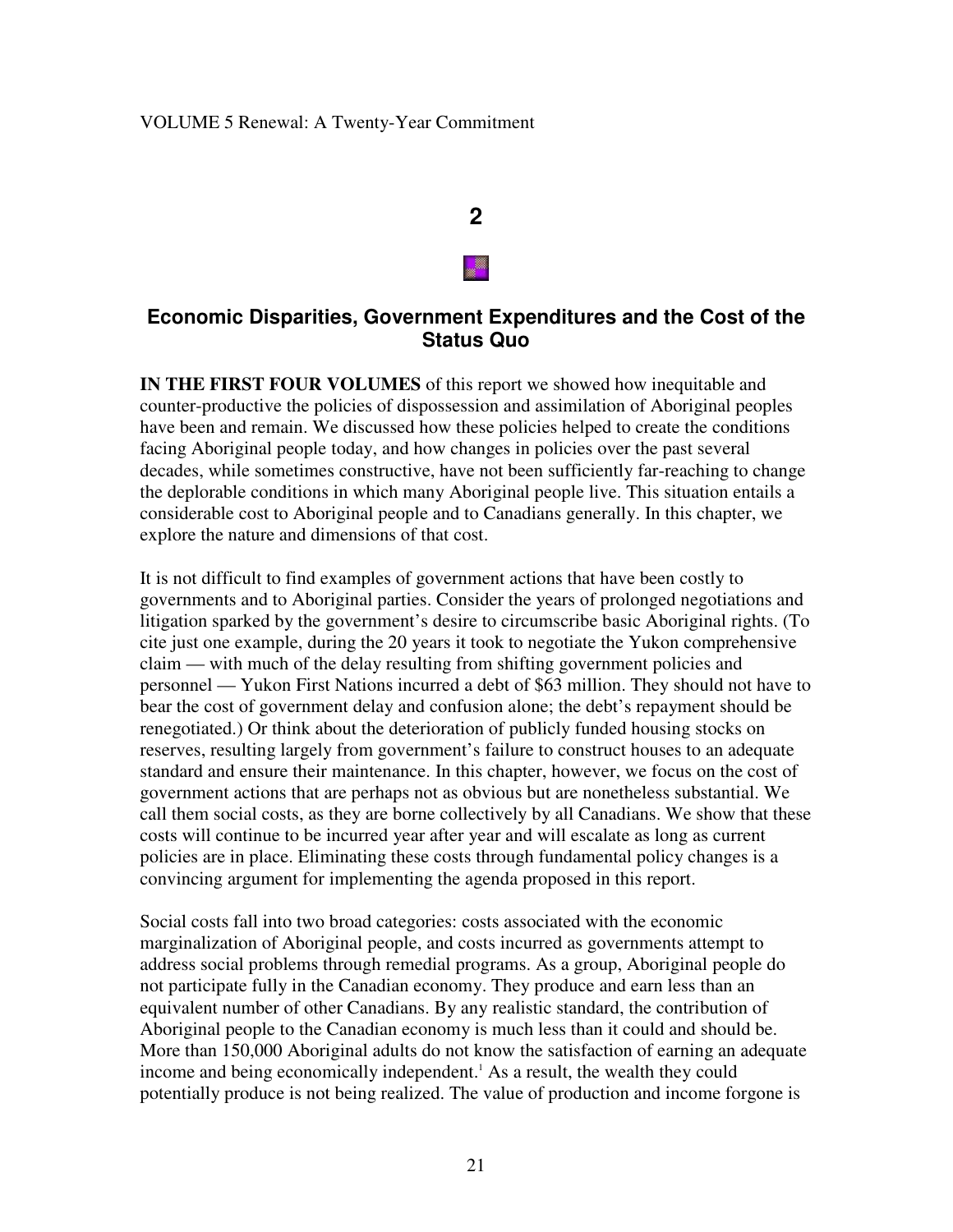a continuing cost that can never be recovered. We estimate that the cost of forgone production was \$5.8 billion in 1996. Half the cost of forgone production is shifted to governments and thus is borne by all Canadians. Governments collect less tax revenue than they would if Aboriginal people earned adequate incomes, and they pay out more in social assistance, other income support payments, and housing subsidies.

The second category of social costs consists of the large amounts allocated to coping with social problems — in other words, the extra cost of government expenditures on remedial programs. If health and vitality were restored to Aboriginal communities, these expenditures could be reduced. We estimate that extra expenditures on remedial programs amounted to \$1.7 billion in 1996.

Adding the two categories together, the total social cost of the status quo was \$7.5 billion in 1996 — almost one per cent of the value of Canada's economic output as measured by the gross domestic product (GDP). <sup>2</sup> Again, although Aboriginal people bear a large part of the cost of the status quo, more than half the burden falls on Canadians generally through reduced government revenues and increased spending on social assistance, health care, child welfare, law enforcement and corrections and other remedial measures.

The social costs examined in this chapter are not one-time costs; they are incurred yearly and will likely increase unless fundamental changes are made. To demonstrate this, we examine the social and economic conditions that give rise to these costs and explore whether policies now in place have the capacity to change these conditions.

# **1. The Cost of Forgone Production**

Compared to other Canadians, Aboriginal people as a group participate in the economy at lower rates and therefore have lower incomes. The large majority of Aboriginal people would be better off if their economic potential were realized. In the following pages we explore that economic potential and what can be gained by realizing it.

To estimate the economic potential of Aboriginal people, we focus first on income from employment, using data from the 1991 census and Aboriginal peoples survey (APS) to estimate how much Aboriginal people would earn if they were employed more productively and in larger numbers. It seems reasonable to take earnings and production in the Canadian economy as a basis for estimating this potential; Aboriginal people and communities are part of the Canadian economy and can be expected to encounter similar economic opportunities and constraints. Of course, economic opportunity is not distributed evenly over Canada's large land mass, and we take this into account by adjusting our estimates for regional differences in economic opportunities. We then extend our analysis to include income from sources other than employment, including profits and investments. Finally, we estimate the cost of forgone production for 1996 and the related shortfall in employment.

Differences in economic outcomes between all Canadians and Aboriginal people are shown in Table 2.1. (In this chapter, data for Canada or 'all Canadians' include both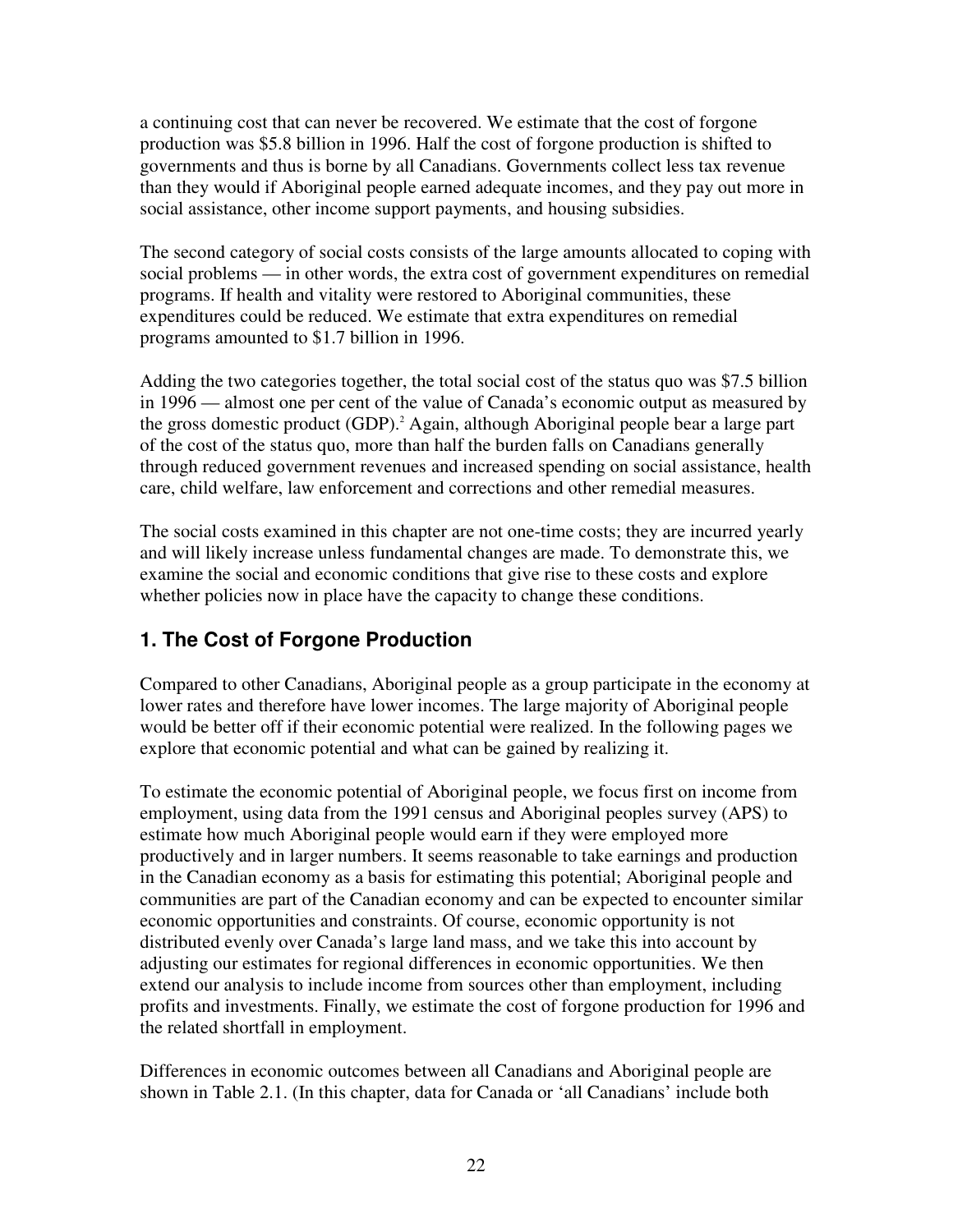Aboriginal and non-Aboriginal people.) There is a large gap in average earnings from employment (including self-employment) for persons aged 15 years and over. In 1990, Aboriginal people earned an average of \$9,140, or 53.7 per cent of the Canadian average of \$17,020. The difference is directly attributable to three factors: Aboriginal people participated in the labour force at a lower rate (57 per cent compared with 67.9 per cent); they experienced a higher unemployment rate (24.6 per cent compared with 10.2 per cent); and those who were employed earned less than employed Canadians (\$21,270 compared with \$27,880). The aggregate employment income for Aboriginal Canadians was \$4.2 billion in 1991. An equivalent number of Canadians earned \$7.8 billion from employment, or \$3.6 billion more.

## TABLE 2.1 **Selected Economic Indicators, 1991**

|                                                           | Aboriginal Rate <sup>1</sup> | Canadian Rate <sup>2</sup> |
|-----------------------------------------------------------|------------------------------|----------------------------|
| Earnings from employment per person age 15+               | \$9,140                      | \$17,020                   |
| Labour force participation (% of population age $15+$ )   | 57.0%                        | 67.9%                      |
| Unemployment rate $(\%$ of the labour force)              | 24.6%                        | $10.2\%$                   |
| Earnings from employment per employed person <sup>3</sup> | \$21,270                     | \$27,880                   |

Notes:

- 1. Adjusted Aboriginal population (see Volume 1, Chapter 2).
- 2. Includes all Canadians Aboriginal and non-Aboriginal.
- 3. Income data are for 1990.

Source: Statistics Canada, "Labour Force Activity", catalogue no. 93-324, Table 1; "Profile of Canada's Aboriginal Population", 1991 Census, catalogue no. 94-325, Table 1; and Aboriginal peoples survey, custom tabulations.

Differences in levels of employment are echoed in discrepancies in employment income. When we combine the labour force participation and unemployment rates presented in Table 2.1, we find that on average at any time in 1990, 43 per cent of Aboriginal persons aged 15 years and over was employed, compared to 61 per cent of all Canadians. 3

To achieve parity with all Canadians in the rate of employment, 82,000 more Aboriginal people would have to have been employed. At Aboriginal people's earning rate in 1990, this extra employment would have brought in \$1.8 billion in income and narrowed the earnings gap by almost half (48.6 per cent). If the level of earnings per employed Aboriginal person were raised to the overall Canadian level at the same time, the other half of the earnings gap (51.4 per cent) would be eliminated. The difference in the level of earnings per employed person is not as significant as the difference in the rate of employment. If employed Aboriginal persons had earned as much as employed Canadians earned on average in 1990, 36 per cent of the gap in earnings would have disappeared.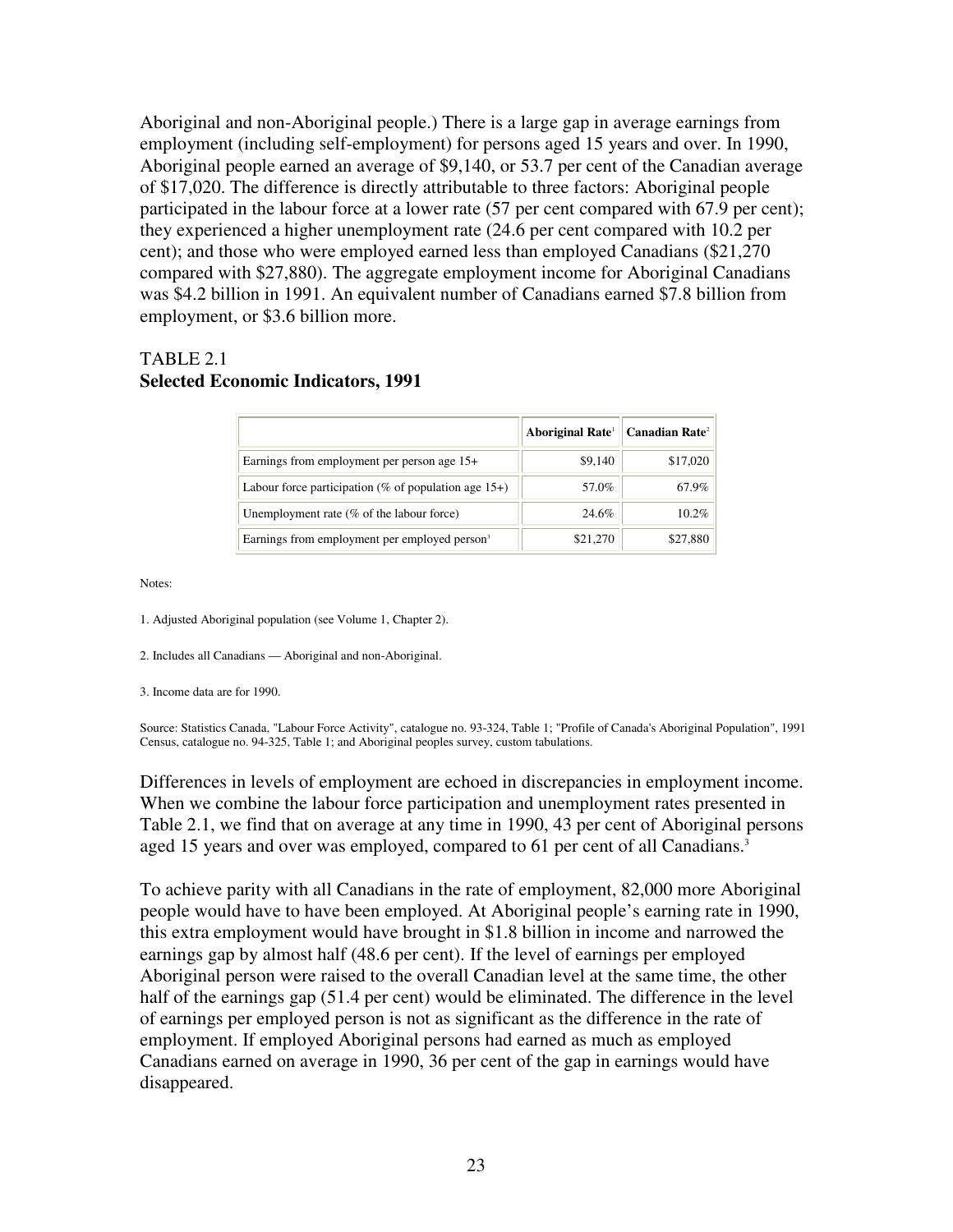Differences in employment levels relate mainly to full-time, full-year jobs. Although Aboriginal people are well represented in employment involving up to 26 weeks of work in a year, only one-fifth of Aboriginal adults had a full-time, full-year job in 1990, compared to well over one-third of all Canadians (see Table 2.2). The shortage of fulltime, full-year jobs applies to all Aboriginal groups, but is most acute for First Nations people living on-reserve. The disparities are somewhat smaller for women than for men. 4 Aboriginal women have been part of the trend of the last several decades toward greater labour market participation among women.

#### TABLE 2.2 **Employment by Weeks Worked, 1990 (% of the population age 15+)**

|               | <b>Full-Time Employment</b>                                           |      | <b>Part-Time Employment</b> |      |  |
|---------------|-----------------------------------------------------------------------|------|-----------------------------|------|--|
|               | Aboriginal People   All Canadians   Aboriginal People   All Canadians |      |                             |      |  |
| $1-26$ weeks  | 14.2                                                                  | 8.4  | 7.6                         | 5.8  |  |
| $26-48$ weeks | 9.5                                                                   | 10.7 | 2.5                         | 3.5  |  |
| $49-52$ weeks | 20.5                                                                  | 36.9 | 2.9                         | 4.7  |  |
| <b>Total</b>  | 44.3                                                                  | 56.1 | 12.9                        | 14.0 |  |

Source: Statistics Canada, "Educational Attainment and School Attendance", catalogue no. 93-328; and Aboriginal peoples survey, custom tabulations.

A person's level of education is closely related to the probability of finding employment and to employment income. In the case of Aboriginal people, less than half of those with a grade nine education or less were employed at any time in 1990, compared to more than 90 per cent of those with a university degree. Average employment income ranged from less than \$13,000 for those with grade nine or less to more than \$33,000 for those with a university degree. The gap in levels of education between Aboriginal people and all Canadians is illustrated in Table 2.3.

## TABLE 2.3 **Education and Employment Income, 1991**

| <b>Highest Level of</b><br><b>Education Completed</b> | Aboriginal People <sup>*</sup> (% of<br>population age $15$ to $64$ ) | All Canadians <sup>*</sup> (% of<br>population age 15 to 64) | <b>Average Employment Income Per</b><br>Aboriginal Person (\$000s) |
|-------------------------------------------------------|-----------------------------------------------------------------------|--------------------------------------------------------------|--------------------------------------------------------------------|
| Less than grade 9                                     | 25.4                                                                  | 11.8                                                         | 12.7                                                               |
| Grades 9 to 13                                        | 32.2                                                                  | 22.8                                                         | 15.3                                                               |
| High school diploma                                   | 12.9                                                                  | 21.3                                                         | 19.4                                                               |
| College without<br>certificate                        | 8.0                                                                   | 6.2                                                          | 15.8                                                               |
| College with certificate                              | 14.2                                                                  | 17.9                                                         | 20.5                                                               |
| University without degree                             | 4.7                                                                   | 7.9                                                          | 22.6                                                               |
| University with degree                                | 2.6                                                                   | 12.2                                                         | 33.6                                                               |
| Total                                                 | 100.0                                                                 | 100.0                                                        | 17.8                                                               |

Note: \* Population age <sup>15</sup> to <sup>64</sup> no longer attending school full-time.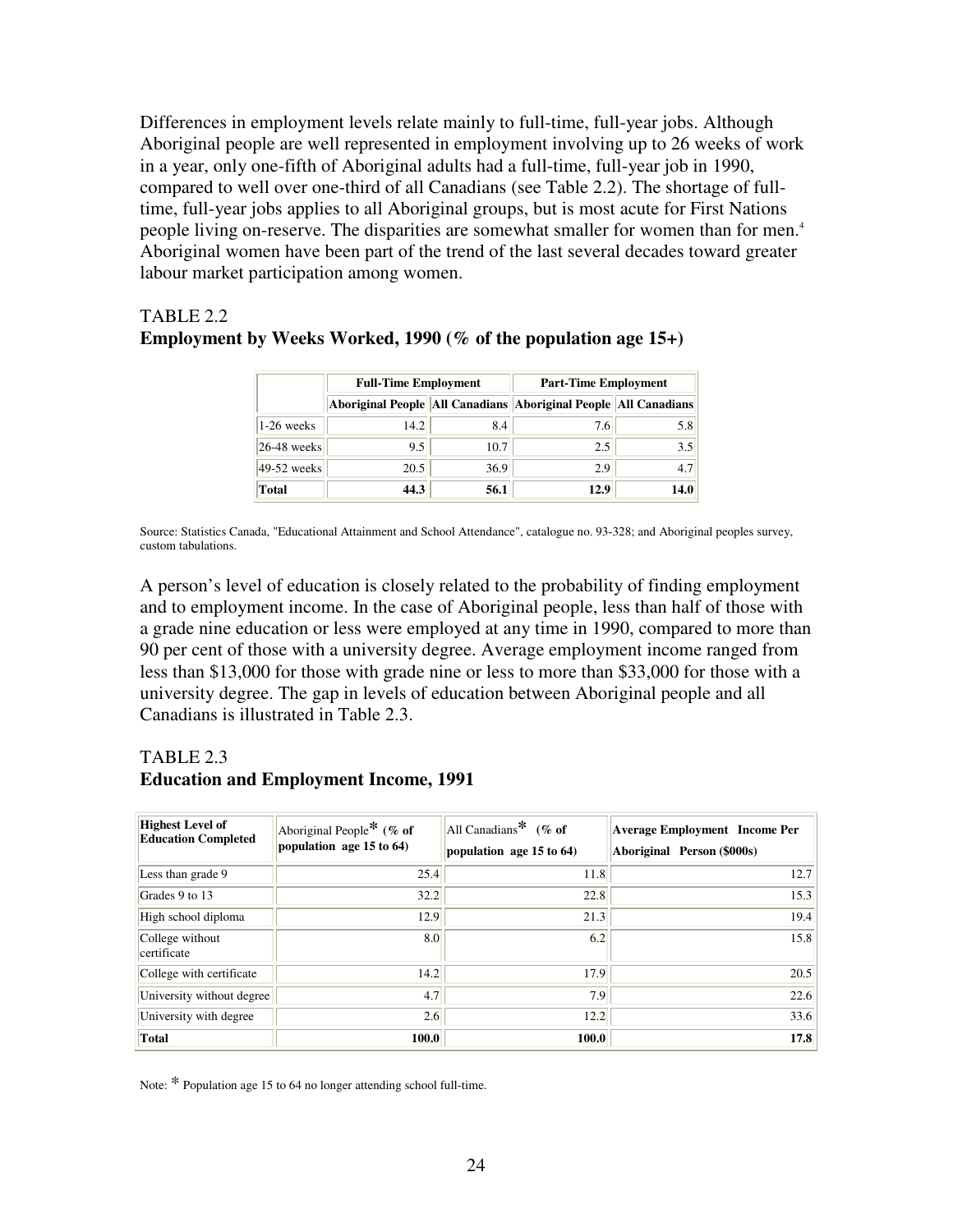Source: Statistics Canada, "Educational Attainment and School Attendance", catalogue no. 93-328; and Aboriginal peoples survey, custom tabulations.

Using the data in Table 2.3, we calculated that 41.6 per cent of the \$3.6 billion gap in employment income is associated with educational attainment. <sup>5</sup> This suggests that education is a major lever for improving economic outcomes for Aboriginal people. We know as well that such factors as ill health, disability and conflict with the law, although less significant, are also related to economic performance, and that improvement in these factors will also contribute to reducing the economic gap.

Opportunities for wealth creation are far from evenly distributed in Canada. In large areas of the country, including the mid- and far north where many Aboriginal people live, economic activity is limited and mainly resource-based. Regional economic disparities have persisted despite considerable efforts over several decades to reduce them. To reflect this diversity of economic opportunity in our estimates, we took the location and size of Aboriginal communities into account and compared them with others of similar size and location.

As shown in Table 2.4, per capita income from employment in these more or less comparable communities is considerably less than the Canadian average; participation in the labour force is somewhat lower and unemployment is higher. Some of the First Nations communities are in urban areas and in regions with dynamic, high-performing economies, as are some of the comparable communities. Many First Nations communities, however, are small and remote from service centres (see Volume 2, Chapter 5). Even compared to similar communities, however, the economic performance of First Nations communities falls far short, particularly with respect to the level of employment. This illustrates the degree of exclusion of First Nations communities from the Canadian economy.

#### TABLE 2.4

#### **Selected Economic Indicators for First Nations and Comparable Communities, 1986**

|                                                         | <b>First Nations Communities Comparable Communities Canada</b> |      |      |
|---------------------------------------------------------|----------------------------------------------------------------|------|------|
| Labour force participation (% of population age $15+$ ) | 44.9                                                           | 60.3 | 66.9 |
| Unemployment rate (% of labour force)                   | 33.3                                                           | 14.9 | 12.0 |
| Average income from employment, women (\$000s)          | 3.3                                                            |      | 7.31 |
| Average income from employment, men (\$000s)            | 6.5                                                            | 12.8 | 17.9 |

*Note*:

Data are for 1986 (the latest comprehensive data available). Comparable communities are communities located in the same geographic area as reserve communities (that is, in the same census subdivision or division), similar in population size, and organized as a municipality or village.

*Source*: Diand, Community Comparison Project, unpublished.

No similar comparison is available for other Aboriginal communities. Although some of these communities are small and remote, and may therefore have limited economic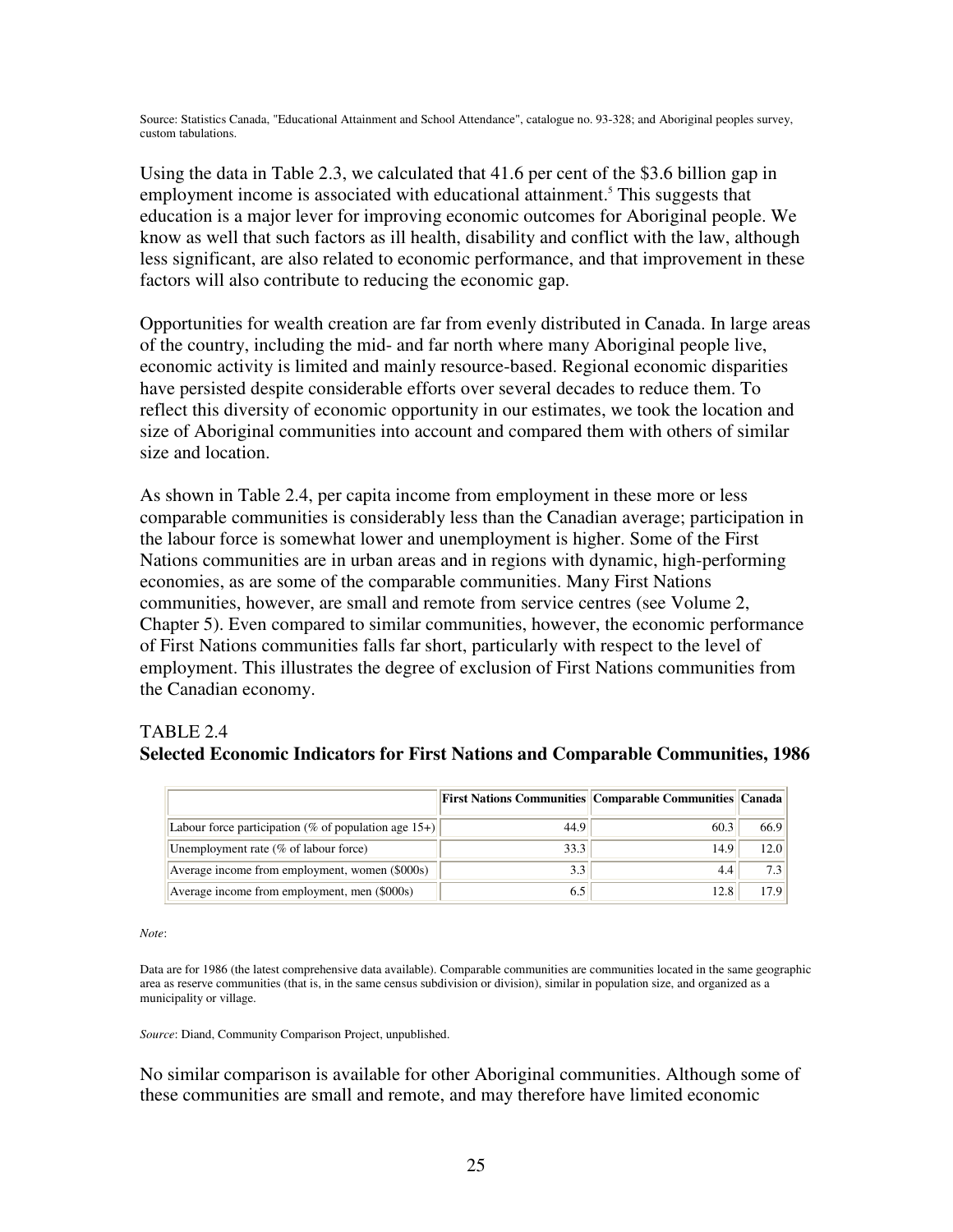potential, many off-reserve Aboriginal people live in urban and metropolitan areas where they should have access to the same economic opportunities as most Canadians. <sup>6</sup> We believe, therefore, that the Canadian average is a good measure of the economic potential of Aboriginal people not living on reserves, with the exception of Inuit, who live mainly in small northern communities and whose income from employment is the second-lowest among Aboriginal groups, after that of Indian people living on-reserve. If we take comparable communities as the norm for First Nations people on-reserve and Inuit, and retain the Canadian average as the norm for other Aboriginal groups, the estimated potential employment income of Aboriginal people drops by \$0.9 billion, from \$7.8 billion to \$6.9 billion, and the gap between Aboriginal people and all Canadians narrows from \$3.6 billion to \$2.7 billion. 7

Employment earnings are only part of the income generated by economic activity. In 1990, earnings accounted for 61 per cent of the value of production (GDP), with the remainder made up of profits, capital consumption allowances and other, smaller income items. <sup>8</sup> To estimate the total economic gap between Aboriginal people and other Canadians, these other income items must also be taken into consideration. In the absence of data for Aboriginal people regarding these income items, we assumed that the composition of total income is the same for Aboriginal people as for all Canadians. Thus, in addition to a gap in employment income, there is also a gap of the same relative size in income from other sources. This leads to an estimate of \$4.4 billion in 1990 for the gap in total income between Aboriginal people and an equivalent number of Canadians.<sup>9</sup>

We identified a lack of full-time, full-year jobs and lower levels of education as major factors in poor economic outcomes. We also showed that only a fraction of the economic gap between Aboriginal people and Canadians is related to regional economic disparities, and we have reduced our estimate of the economic gap to eliminate this component. In Volume 2, Chapter 5 we presented a more complete analysis of the performance of Aboriginal economies. Besides the factors highlighted here, we discussed the disruption of traditional ways, dispossession from a rich land and resource base, and restrictions inherent in the Indian Act. The economic exclusion of Aboriginal people has had significant cumulative effects on individuals' employment skills, their incentive to pursue education and training, and the capacity of communities to engage in modern economic activity, and these too are obstacles to better economic performance.

Our analysis points to a number of deep-seated problems. The economic disadvantages facing Aboriginal people are not a passing phenomenon. In fact, disparities between Aboriginal and other Canadians are increasing, and they will likely continue to do so unless policies are radically altered. Between 1981 and 1991, the unemployment and income gaps widened (see Table 2.5). Aboriginal people in the labour market, whose numbers grew rapidly during that period, experienced much greater difficulty finding work. The unemployment rate soared, far outpacing the increase for Canadians generally, and the average income of Aboriginal people (adjusted for inflation) actually declined over the decade. Various factors contributed to these trends: a recession in the early 1990s, jobs lost in resource exploration and extraction activities in northern areas, and a decline in the price of fur.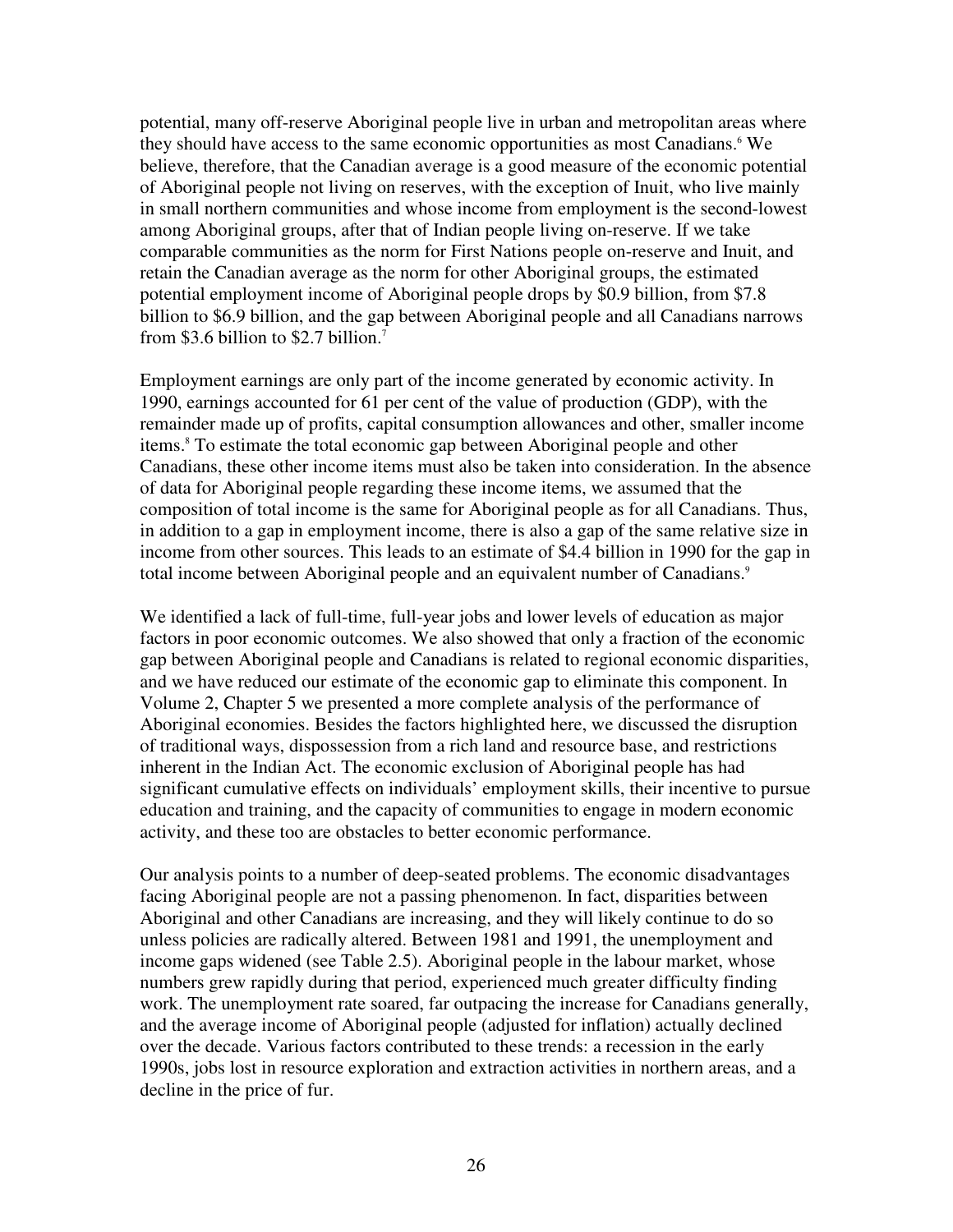### TABLE 2.5 **Economic Indicators for Aboriginal People and All Canadians Age 15+, 1981 and 1991**

|                                              |                                               | 1981             | 1991  |                                   |                    |       |
|----------------------------------------------|-----------------------------------------------|------------------|-------|-----------------------------------|--------------------|-------|
|                                              | <b>Aboriginal People All Canadians</b><br>Gap |                  |       | Aboriginal People   All Canadians |                    | Gap   |
|                                              |                                               |                  | $1-2$ |                                   |                    | $1-2$ |
| Labour force participation rate              | 51.8                                          | 64.8             | 13    | 57                                | 67.9               | 10.9  |
| Unemployment rate                            | 15.8                                          | 7.3              | 8.5   | 24.6                              | 10.2               | 14.4  |
| $\frac{1}{2}$ with income less than \$10,000 | 49.4                                          | 32.8             | 16.6  | 47.2                              | 27.7               | 19.5  |
| Average total income                         | \$15,303                                      | \$23,119 \$7,816 |       | \$14,561                          | \$24,001   \$9,440 |       |

*Note*:

Figures for 'average total income' and '% with income less than \$10,000' exclude persons reporting no income. Data are for 1980 and 1990, in 1990 constant dollars, and include income from all sources, not only employment earnings.

*Source*: Statistics Canada, "Canada's Aboriginal Population, 1981-1991: A Summary Report", research study prepared for the Royal Commission on Aboriginal Peoples [RCAP] (1995); data from the Housing, Family and Social Statistics Division, Statistics Canada, January 1995; Statistics Canada, "Labour Force Activity", 1991 Census, catalogue no. 93-324, Table 1; and 1991 Aboriginal peoples survey, custom tabulations. For information about research studies prepared for RCAP, see A Note About Sources at the beginning of this volume.

With regard to education, some progress was made between 1981 and 1991. The proportion of the Aboriginal adult population with less than grade nine dropped from 37 to 24 per cent (see Table 2.6). High school completion rates rose from 29 to 42 per cent, and the proportion of post-secondary non-university certificate holders increased from nine to more than 13 per cent.

#### TABLE 2.6

#### **Aboriginal and Canadian Populations Age 15+, Showing Percentage by Level of Education Attained, 1981 and 1991**

|                            |      |      |              | 1991 Aboriginal People    All Canadians    Gap    1991 Aboriginal People    All Canadians    Gap |      |                 |
|----------------------------|------|------|--------------|--------------------------------------------------------------------------------------------------|------|-----------------|
|                            |      |      | $2 - 1$      |                                                                                                  |      | $2 - 1$         |
| Elementary school          | 63   | 80   | 17           | 76.1                                                                                             | 86.1 | 10 <sup> </sup> |
| High school                | 29.1 | 52.1 | 23           | 42.5                                                                                             |      | 61.8 19.3       |
| Post-secondary certificate | 8.9  | 13.7 | 4.8          | 13.3                                                                                             | 15.8 | 2.5             |
| Some university            | 6.7  | 16   | 9.3          | 8.6                                                                                              | 20.8 | 12.2            |
| University degree          |      |      | <sub>n</sub> |                                                                                                  | 11.4 | 8.4             |

*Note*: This table shows the number of individuals who have attained the level of education indicated, including individuals who have gone on to higher levels. Thus, in 1991, of the 76.1 per cent of Aboriginal people who completed elementary school, many have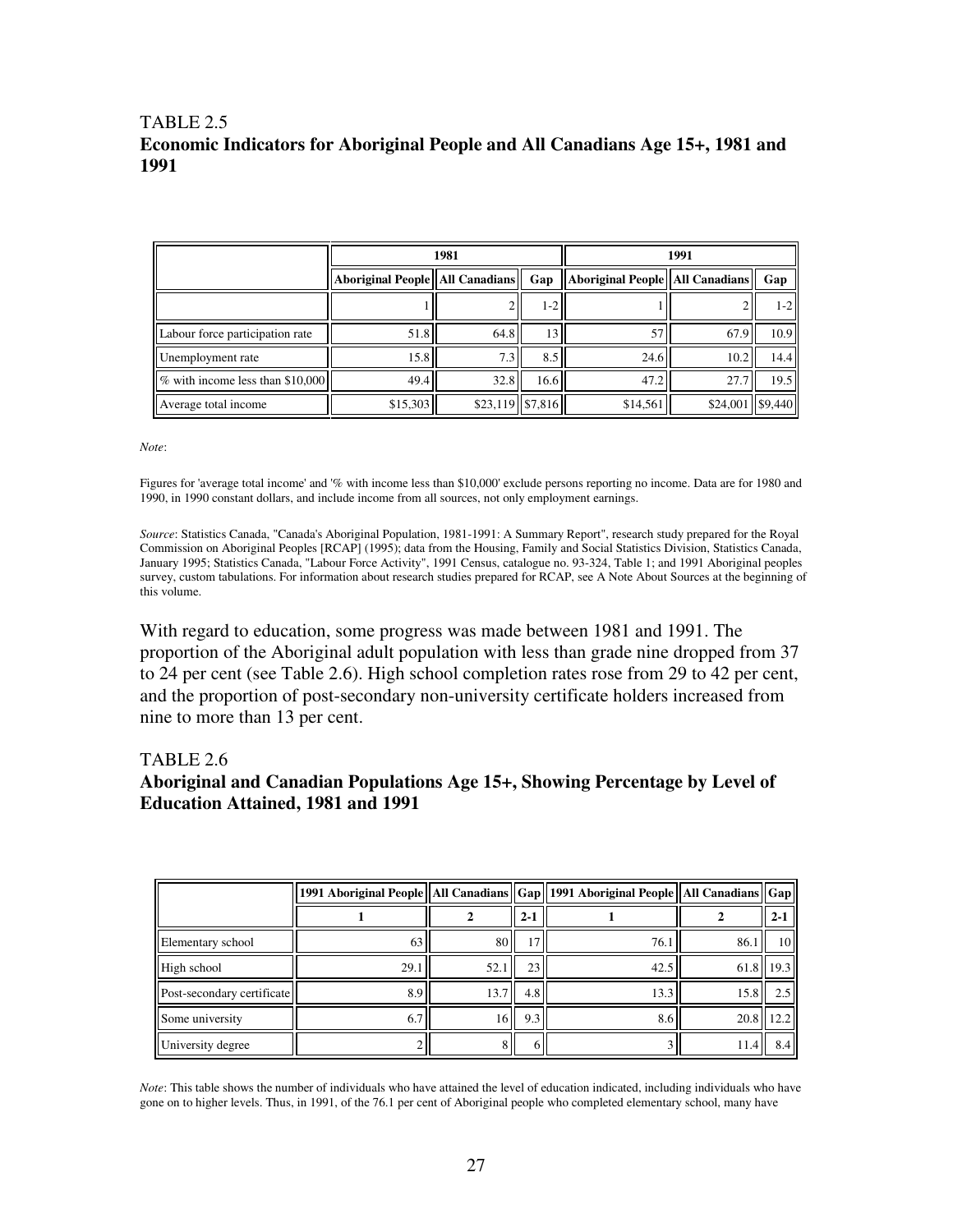completed high school and a number have also gone on to study at colleges and universities. The category 'post-secondary certificate' includes those who may not have completed elementary school or high school.

*Source*: Statistics Canada, "Canada's Aboriginal Population 1981-1991: A Summary Report", research study prepared for RCAP; and data from the Housing, Family and Social Statistics Division, Statistics Canada, January 1995.

Educational attainment among Canadians generally also rose over the same period, but the disparities diminished in these three categories. As Table 2.6 shows, however, there is still a 10 per cent gap at the elementary level and a 19 per cent gap at the secondary level. Compared to Aboriginal adults, Canadian adults are still 1.5 times more likely to have completed high school.

The positive trends in high school education are related in part to policy initiatives such as greater Aboriginal control, more Aboriginal history and language in the curriculum, more schools in Aboriginal communities, and increasing the numbers of Aboriginal teachers. The positive trends may not continue, however, unless these kinds of reforms in education are extended and the social and economic prospects of children now in school improve.

Aboriginal people also made educational gains at the university level for the period 1981 to 1991, but the improvements were modest compared to those of Canadians generally. The gap in university participation and completion increased over the decade: by 1991 Canadian adults were 2.4 times more likely to have some university education and 3.8 times more likely to be a university graduate. Moreover, although Aboriginal participation in all forms of post-secondary education has been increasing, it remains significantly below general Canadian levels. Only when Aboriginal people begin to obtain college and university degrees at the same rate as all Canadians will we see the gap in educational attainment decline and ultimately disappear.

Deterioration in economic indicators for Aboriginal people in the 1980s appears to show that improvements in levels of educational attainment up to the high school level have not had much impact on economic outcomes. A much greater catch-up at all levels of schooling is required if greater employment and higher earnings are to be realized.

This brief review highlights how entrenched the economic disparities between Aboriginal people and Canadians generally are and how they increased during the 1980s. It is quite possible that during the 1990s, these disparities have continued to widen. A trend toward greater concentration of employment in low-wage jobs and a higher degree of marginalization has been observed in the economy as a whole. The rapid increase in federal social assistance expenditures from 1991-92 to 1995-96, as documented later in this chapter, suggests that conditions may have worsened in First Nations communities. Some improvements in the Canadian economy in general, and in some resource sectors in particular, might have tended to moderate the disparities, however. On balance, we can assume, without risk of exaggerating the economic gap facing Aboriginal people, that differences in income and employment between Aboriginal people and all Canadians have remained constant on a per capita basis since 1990. After adjusting for population and price changes, we calculate that the economic gap between Aboriginal people and an equivalent number of Canadians will reach \$5.8 billion in 1996, compared with \$4.4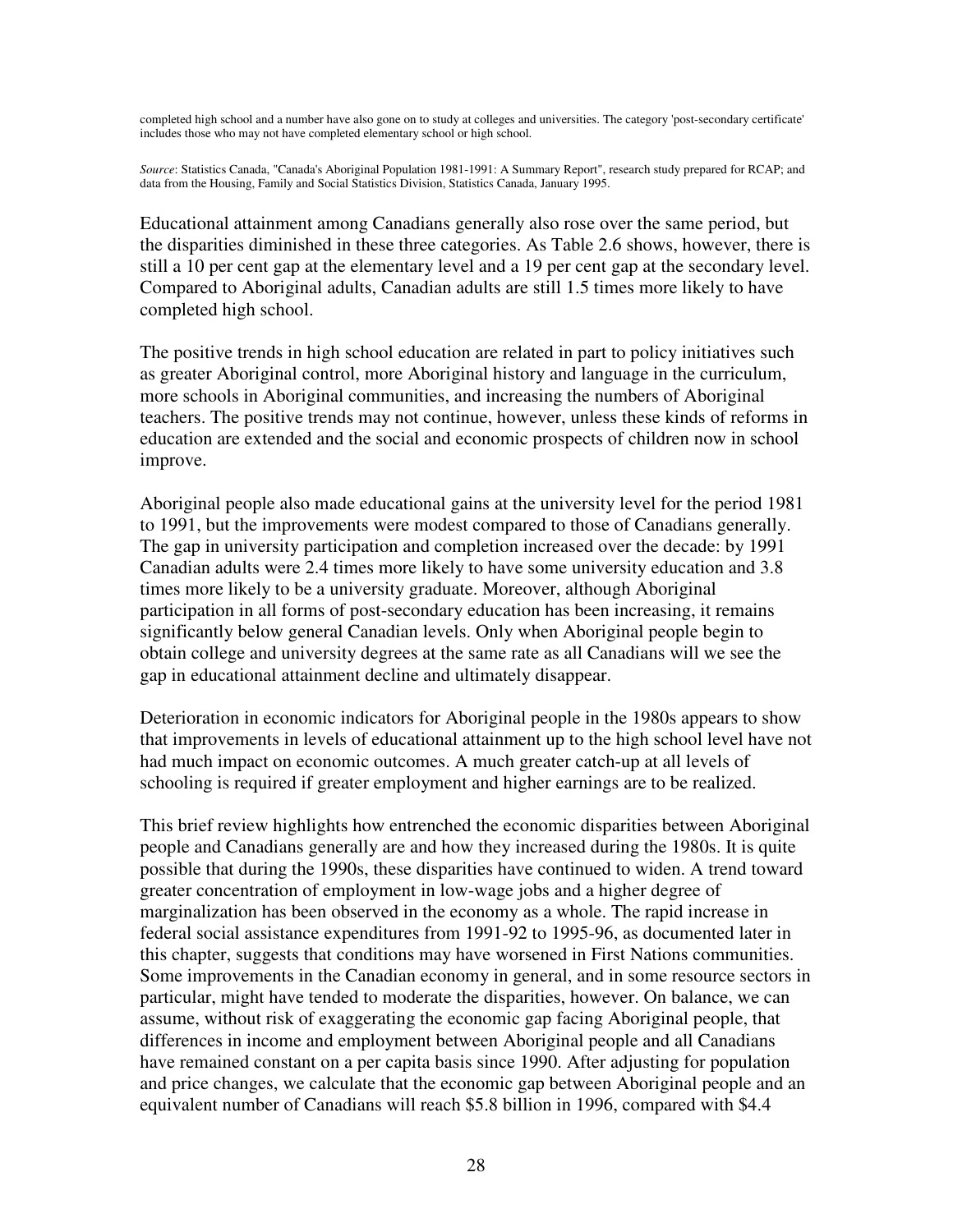billion six years earlier. <sup>10</sup> One-half of this gap is related to a gap in employment of 80,000 jobs. 11

An economic gap of this size is not acceptable in Canada today. Our recommended strategies for change, discussed in Volume 2, Chapter 5 and elsewhere, present a major challenge to Canadians — Aboriginal and non-Aboriginal alike — and their governments. But we believe that success will follow implementation of the measures we propose. Avoiding the social costs of economic disparity and eliminating the economic disparities facing Aboriginal people is a viable and realistic policy objective.

First, we have no doubt that Aboriginal people will agree with the scope of development needed in their communities and on their traditional territories to create the jobs and incomes. We believe that Aboriginal people will seize economic opportunities and adapt to new economic realities, as they always have. Although Aboriginal people have a strong attachment to the land, and many wish to pursue traditional activities, they also want jobs that offer good incomes. They are not resigned to economic dependency. Experience has also shown that although Aboriginal people often resist development on their traditional lands, their attitude is different when they can control the negative effects of development and share in its benefits. Moreover, the two lifestyles — traditional activities and salaried employment — need not conflict. Many Aboriginal people combine traditional activities with salaried employment or commercial activity in different seasons and over the course of a lifetime.<sup>12</sup>

Second, we have been careful to base our estimate of economic potential on the actual performance of the Canadian economy. If Canadians in general can achieve a certain level of employment and productivity, so can Aboriginal people. In particular, our estimates take into account the diverse opportunities for wealth creation and differences in lifestyle across the country. <sup>13</sup> Aboriginal people can likely achieve the rates of employment and earnings we have estimated without massive migration to areas of greatest economic opportunity. We are not proposing that economically weaker regions of Canada catch up with wealthier areas; rather, we are suggesting that within each region and urban area, Aboriginal people should share more equitably in wealth-creation activities.

The rapid growth of the Aboriginal population will pose a challenge for the future. The Aboriginal population of working age is expected to expand by nearly 250,000 between 1996 and 2016, an increase of a 48.6 per cent in 20 years, compared with an expected 23.4 per cent increase for the same group in the Canadian population as a whole.<sup>14</sup> In the cities, Aboriginal people will compete for employment in growing job markets. In the resource-producing areas of Canada, employment may not expand enough to provide sufficient jobs for the growing Aboriginal and non-Aboriginal population. Aboriginal people will need a larger share of jobs in those regions. Other entrants to the labour market could find opportunities in parts of the country where more jobs can be created.

But there is reason to be optimistic about economic growth in the resource-producing areas if lands and resources are restored to Aboriginal peoples. Where land claims have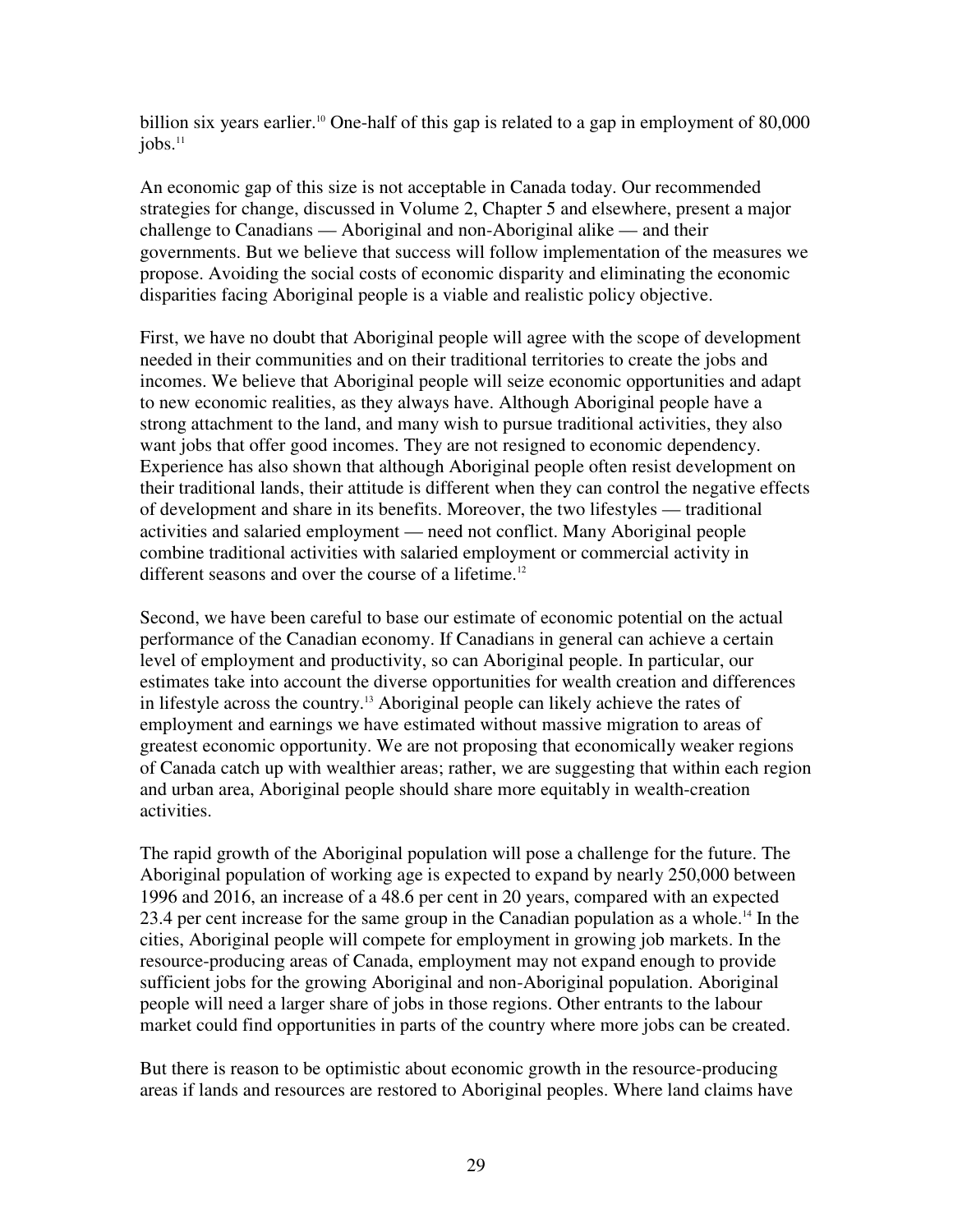been settled, Aboriginal people have taken control of resources and invested in their communities; regional economies have expanded, benefiting all who live there. In Volume 2, Chapter 4, we drew a comparison between the Cree people to the east and west of James Bay, and between Inuit in Nunavik and those in Labrador. Crees and Inuit in Quebec now have more economic tools at their disposal to improve their lot, and have used some of the proceeds of a land claims settlement to acquire and develop businesses. When Aboriginal people control resources and the businesses that exploit them, a larger part of the income generated is likely to remain in the region instead of being transferred to urban centres. The result is that more money is spent locally, and in turn more jobs and greater business activity are generated.

Some economic opportunities for Aboriginal people have not yet been widely recognized: Aboriginal communities can develop world markets for entirely new and unique products in cultural tourism, the arts, specialty foods, clothing, pharmaceuticals, sports and recreation, as well as in the construction and service industries. Many new jobs can be created as a result of an increase in two-way trade with neighbouring communities and wider outside markets. Given a growing land base and more investment funds from further claims settlements, coupled with self-government, a better-educated work force and healthy communities, there is a potential for a major turnaround in the economic fortunes of Aboriginal people.

To sum up, we conclude that under the right conditions, Aboriginal people could and would participate more fully in the broader Canadian economy. A failure to foster such conditions is causing a loss of production and income, conservatively estimated at \$5.8 billion in 1996 and growing year by year. The cost of this missed opportunity is being borne by Aboriginal people and by all Canadians and can never be recovered.

# **2. Government Expenditures: The Burden of Remedial Costs**

The second major social cost associated with the current circumstances of Aboriginal people is government expenditures on remedial measures. First we review the growth and composition of federal expenditures on programs for Aboriginal people over the past 15 years. Next we examine total expenditures by federal, provincial, territorial and local governments relating to Aboriginal people and compare these with government expenditures for all Canadians.

## **2.1 Federal Expenditures on Targeted Programs**

As Table 2.7 shows, in fiscal year 1995-96, the federal government intends to spend \$6.2 billion on Aboriginal programs. More than two-thirds of this spending is administered by the Department of Indian Affairs and Northern Development (DIAND). Many of the most costly items include services that provincial governments provide to other Canadians: education, social assistance and social services, and health care. Also included are expenditures for municipal infrastructure in First Nations communities.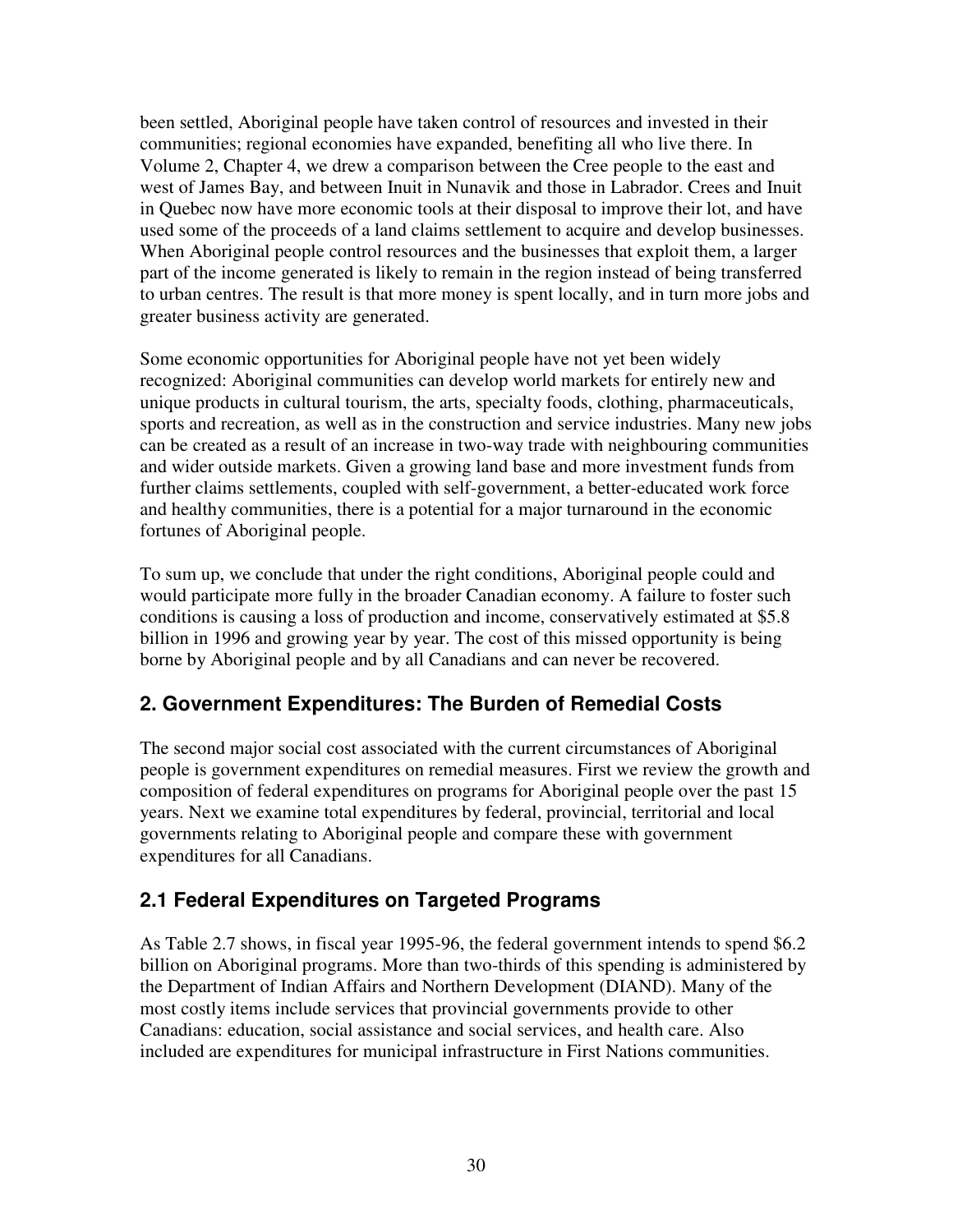#### TABLE 2.7

### **Federal Expenditures on Programs Directed to Aboriginal People, Selected Years (\$ millions)**

| Department/Program                            | 1981-82 Expenditures | 1991-92 Expenditures | 1995-96 Estimates |
|-----------------------------------------------|----------------------|----------------------|-------------------|
| Diand                                         | 1,252                | 3,412                | 4,493             |
| Indian and Inuit Affairs                      | 1,022                | 2,864                | 3,854             |
| Self-Government                               |                      | 18                   | 63                |
| Claims                                        | 18                   | 118                  | 345               |
| Economic Development                          | 72                   | 98                   | 53                |
| Lands, Revenues, Trusts                       | 21                   | 84                   | 65                |
| Education                                     | 307                  | 846                  | 1,153             |
| Social Assistance and Social Services         | 221                  | 731                  | 1,108             |
| <b>Capital Facilities</b>                     | 240                  | 623                  | 756               |
| <b>Band Management</b>                        | 76                   | 247                  | 314               |
| Program Management                            | 50                   | 45                   | 42                |
| <b>Health Canada</b>                          | 174                  | 639                  | 995               |
| Employment and Immigration (Training)         | 70                   | 200                  | 200               |
| Canada Mortgage and Housing Corporation       | 77                   | 240                  | 305               |
| <b>Industry Canada (Business Development)</b> | 47                   | 79                   | 52                |
| Solicitor General (Policing)                  | 28                   | 62                   | 50                |
| Other                                         | 4                    | 42                   | 107               |
| Total                                         | 1,652                | 4,674                | 6,202             |
| Real Per Capita Annual Growth                 |                      | 1.30%                | 3.40%             |

*Notes*: Data are for fiscal years beginning in April of the calendar year indicated. Expenditures listed in this table pertain only to programs directed specifically to Aboriginal people. Not included are federal expenditures on programs directed to the general population, a share of which relates to Aboriginal people. Expenditures on general programs are considered in the next subsection of this chapter.

*Source*: Diand, Growth in Federal Expenditures on Aboriginal Peoples (Ottawa: Supply and Services, 1993); Canada, 1995-96 Estimates; and calculations by RCAP.

Over the 10 years from 1981-82 to 1991-92, federal expenditures on Aboriginal programs grew by 183 per cent; as a share of federal government spending (excluding debt charges), they increased from 2.9 to 3.7 per cent. <sup>15</sup> Adjusted for the effects of inflation, expenditures per Aboriginal person increased by 14 per cent.

By comparison, total per capita federal expenditures for the same period (excluding debt charges) increased by 3.8 per cent after inflation, and consolidated expenditures (excluding debt charges) by all levels of government increased by 12.4 per cent in real per capita terms. (Comparison with consolidated expenditures of three levels of government is meaningful since the bulk of federal spending on Aboriginal people is for services provided to all Canadians by provincial and municipal governments.) By this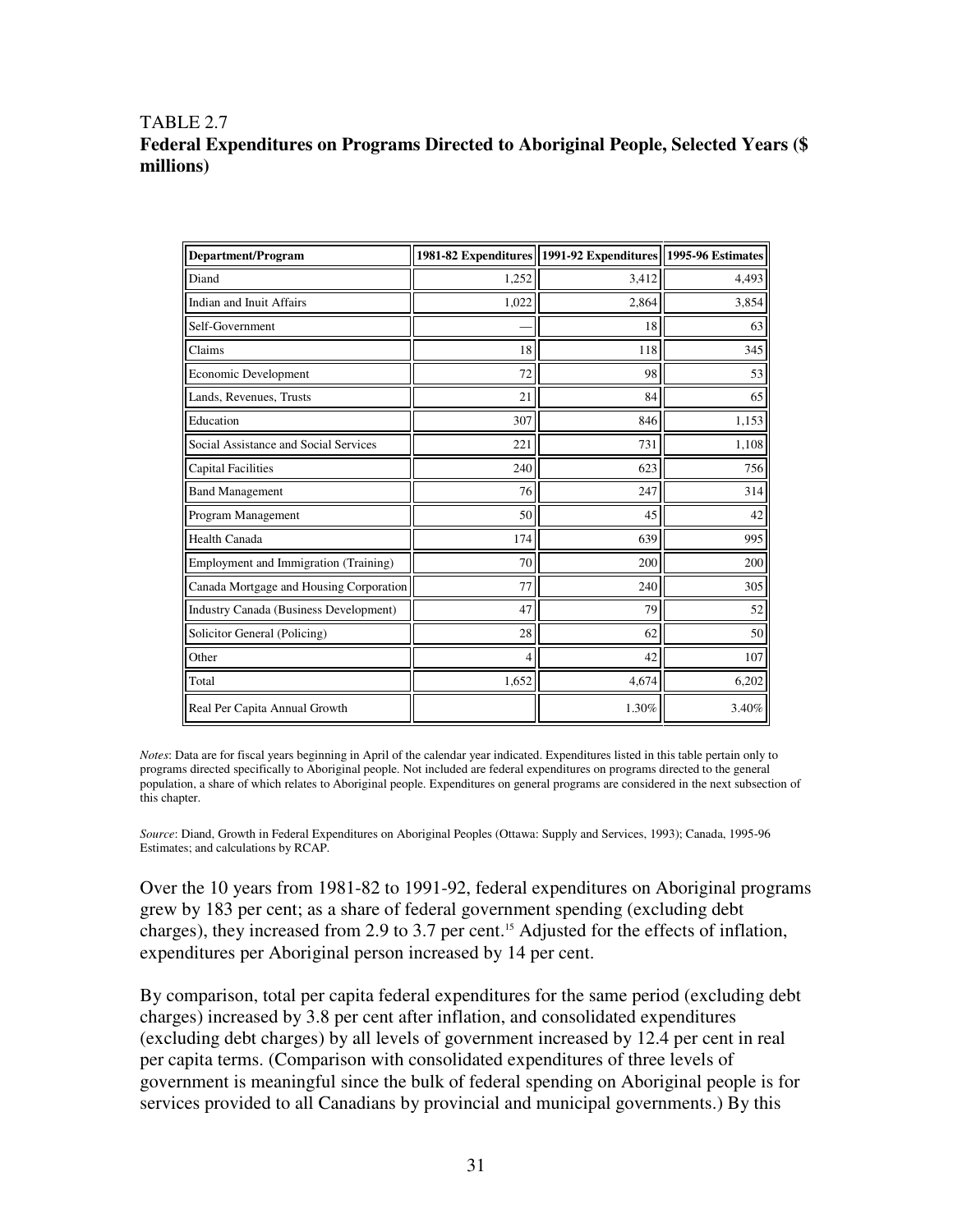latter standard, then, federal spending on Aboriginal programs kept pace with changes in government spending generally.

Only a few federal programs are directed to all Aboriginal people. They include Pathways, Aboriginal Business Canada (formerly the Canadian Aboriginal Economic Development Strategy or CAEDS), and the Aboriginal programs of the Canada Mortgage and Housing Corporation (CMHC). Other federal spending generally relates to registered Indian people and Inuit. For the period 1981-82 to 1991-92, this latter category of spending increased by nine per cent on a real per capita basis. When expenditures are further narrowed to those directed to people living on reserves and Crown land and to Inuit (about three-quarters of the total), the real per capita growth rate is 16 per cent. The differences here arise mainly from differences in the rate of population growth.<sup>16</sup> These findings demonstrate that during the 1980s the federal government made financial resources available for a rapidly growing First Nations and Inuit population, with more or less the same rate of increase as for program spending by all Canadian governments combined.

Since 1991-92, federal expenditures on Aboriginal programs have continued to increase while overall spending has become increasingly subject to restraint. In 1995-96 federal spending on Aboriginal programs will be about \$6.2 billion, an increase of 33 per cent over the 1991-92 level, while total federal expenditures (excluding debt charges) will revert to about their 1991-92 level. As a share of federal expenditures (excluding debt charges), Aboriginal program spending increased from 3.7 per cent in 1991-92 to 4.9 per cent in 1995-96. Compared with provincial and local government expenditures, federal Aboriginal program expenditures also have been growing rapidly in the past four years.

As Table 2.7 shows, the composition of government spending for the three periods 1981- 82, 1991-92 and 1995-96 changed markedly in several respects. From 1981-82 to 1991- 92, expenditures for most programs roughly tripled, with social development and health care expenditures increasing somewhat more rapidly and expenditures on education somewhat less so. Spending on claims increased more than sixfold over that 10-year period, but expenditures for economic development by DIAND and Industry Canada did not keep pace with these increases. Changes in federal spending for program management and band management reflect the devolution of program delivery from DIAND to First Nations communities.

Since 1991-92, spending has shifted as in the previous decade; aggregate expenditures have increased rapidly. Claims expenditures stand out because of the settlement of several comprehensive claims, the Saskatchewan Treaty Land Entitlement, and the increased budget allocation for specific claims. Economic development and, to a lesser degree, housing have taken the brunt of federal expenditure restraint. Spending on economic development by DIAND and Industry Canada declined sharply, and the Pathways budget for training remained unchanged. As for housing, the Rural and Native Housing Program was suspended in 1994, and CMHC stopped making commitments for new units under other off-reserve programs in April 1995. CMHC has also reduced by two-thirds the number of new dwellings to be built on-reserve. (New approaches to on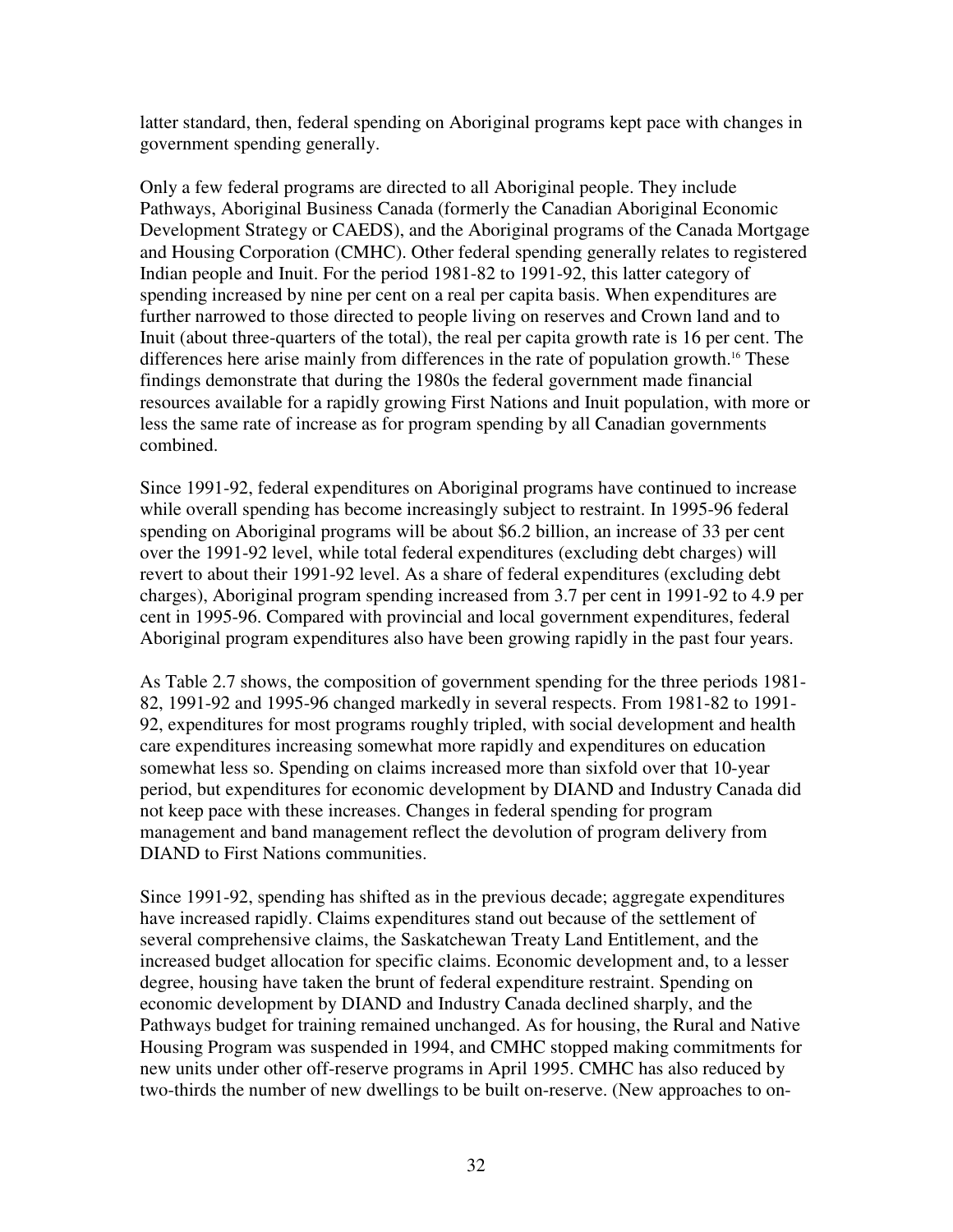reserve housing, announced in July 1996, will be financed through reallocation within DIAND and CMHC budgets.) The increase in federal expenditures in the 1990s, as during the 1980s, is driven largely by an escalating need for basic services — education, health and social assistance — to a rapidly growing population that has become more economically dependent. Federal budgets for social assistance and health care services rose by more than 50 per cent in the past four years. A significant force behind this increase was the large number of Aboriginal youth who came of age in the last two years, swelling the ranks of the adult population. From 1991 to 1995, the Aboriginal population aged 15 years and older increased by 13.4 per cent — almost one per cent per year more rapidly than the Aboriginal population as a whole. The Indian Register indicates an even higher rate of growth for the adult population living on-reserve, where most federal spending is concentrated.

Some of these trends are reason for concern. We welcome the increased budgets for claims and the devolution of program delivery, as well as recent program enhancements in health care and social services. But we are disturbed by the evidence examined earlier in this chapter and by recent increases in federal government expenditures on social assistance, which indicate that the Aboriginal population is becoming more dependent on federal assistance. We are also concerned that expenditure reductions will diminish spending on services, such as social housing, that are vital to enable Aboriginal people to cope with deteriorating conditions in their communities. Worse, cutbacks in economic development programs and the levelling off of the training budget mean that less effort is being made to improve economic conditions for Aboriginal people. We fear that governments, facing further restraint, will not make the investments necessary to eradicate poverty among Aboriginal people and improve their living conditions.

# **2.2 Total Expenditures of All Governments**

Let us now consider expenditures by provincial, territorial and local governments (see Table 2.8). All expenditure data and estimates discussed here are for fiscal year 1992-93; comprehensive data are essential for the analysis presented in this part of the chapter, and figures for 1992-93 were the most recent comprehensive data available at the time of writing.

### TABLE 2.8 **Estimated Total Expenditures by All Governments Related to Aboriginal People, 1992-93 (\$ millions)**

|                       | Targeted Programs <sup>1</sup>    General Programs <sup>2</sup>    Total |     |     |
|-----------------------|--------------------------------------------------------------------------|-----|-----|
| Yukon                 |                                                                          | 68  | 68  |
| Northwest Territories |                                                                          | 641 | 641 |
| Newfoundland          |                                                                          | 61  | 63  |
| Nova Scotia           |                                                                          | 40  | 42  |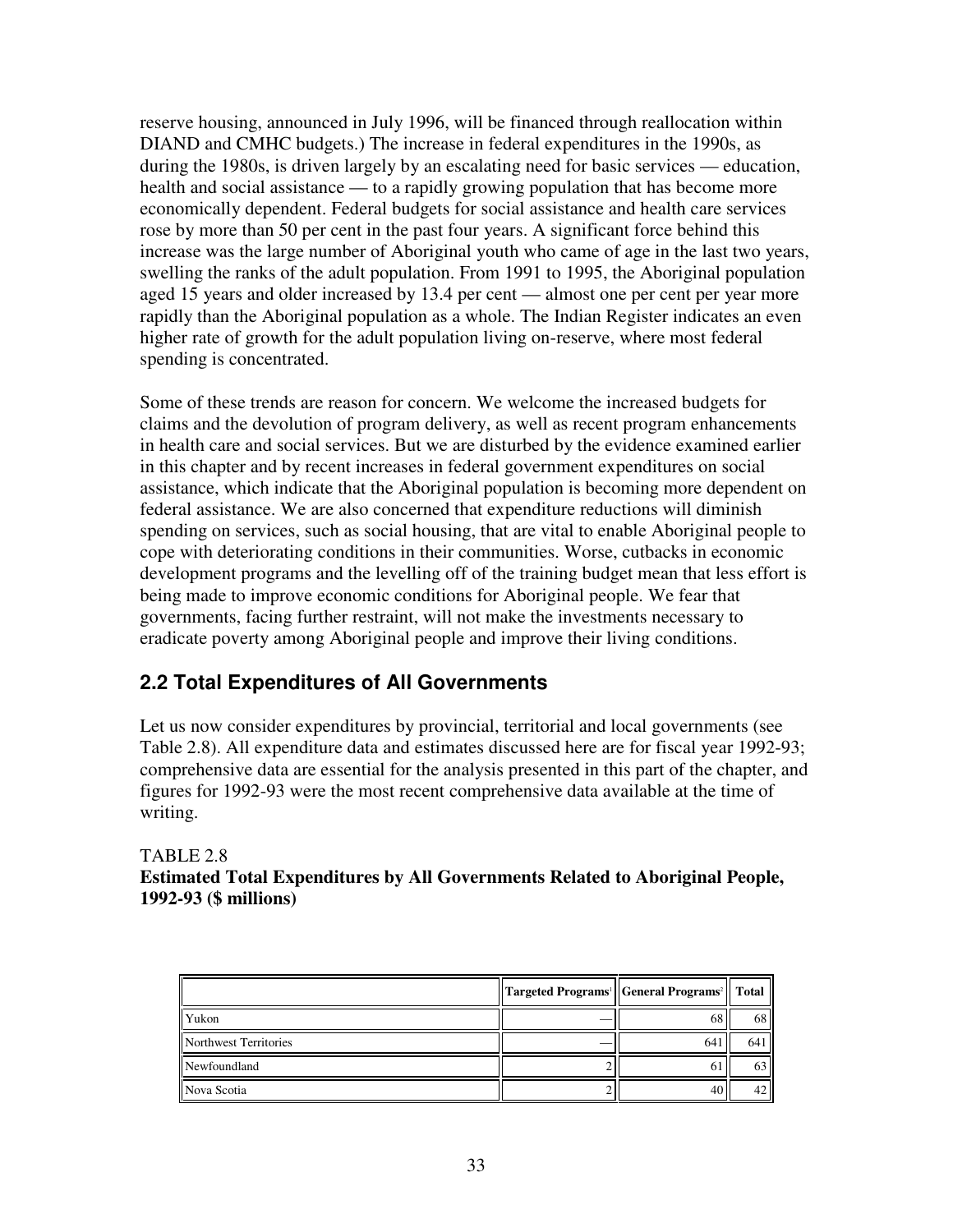| Prince Edward Island                                            |       | 3     | 3      |
|-----------------------------------------------------------------|-------|-------|--------|
| New Brunswick                                                   |       | 28    | 28     |
| <b>Ouebec</b>                                                   | 323   | 253   | 576    |
| Ontario                                                         | 260   | 845   | 1,105  |
| Manitoba                                                        | 25    | 472   | 497    |
| Saskatchewan                                                    | 52    | 393   | 445    |
| Alberta                                                         | 12    | 637   | 649    |
| <b>British Columbia</b>                                         | 70    | 671   | 741    |
| Other provincial and local government expenditures <sup>3</sup> |       | 736   | 736    |
| Total provincial, territorial and local government expenditures | 746   | 4,848 | 5,594  |
| Federal expenditures on general programs <sup>3</sup>           | 4,852 | 1,182 | 6,034  |
| Total expenditures of all governments <sup>4</sup>              | 5,598 | 6,030 | 11,628 |

*Notes*:

1. Targeted programs are those directed exclusively to Aboriginal people. For Ontario and Quebec, targeted programs also include other expenditures related to Aboriginal people, as estimated by the Ontario Native Affairs Secretariat and Quebec's secrétariat aux affaires autochtones.

2. Figures for general programs consist of the estimated Aboriginal share of all expenditures of governments other than those on targeted programs. For federal and provincial expenditures on elementary and high school education, post-secondary education and training, income transfers to persons, housing, health care, social services, and protection of persons and property, an Aboriginal share was estimated on the basis of the Aboriginal share of the client population of these programs and the relative rate at which Aboriginal people make use of the services. Relative rates of use by Aboriginal people were estimated using a variety of information and methods, such as the relative number of Aboriginal people in schools, child care facilities and correctional institutions. Estimates of expenditures by school boards financed by local taxes are included in the amounts for each province.

3. For federal expenditures on general programs, an Aboriginal share was calculated on the basis of the Aboriginal share of the population. A single amount was estimated for provincial and local governments together and listed as 'other provincial and local government expenditures'. For the territories, expenditures relating to Aboriginal people were estimated by applying the Aboriginal

population share to total government expenditures.

4. Whereas Table 2.7 presents an historical perspective on federal expenditures on Aboriginal programs, Table 2.8 provides a snapshot of all expenditures of all governments relating to Aboriginal people for the most recent year for which all data were available (1992- 93). Federal expenditures on targeted programs in Table 2.8 include, in addition to the expenditures identified in Table 2.7, a few small items as estimated in a research study prepared for RCAP by Goss Gilroy Inc. Included in Table 2.7 are the estimated Aboriginal shares of general transfers to territorial governments, but these are excluded from Table 2.8, as the expenditures of territorial governments are shown separately in this table.

The study by Goss Gilroy Inc. documents \$10.1 billion in government expenditures relating to Aboriginal people. An additional \$1.5 billion is included in Table 2.8 under two items, 'other provincial and local government expenditures' and 'federal expenditures on general programs', to take account of expenditures not considered in that study.

*Source*: Goss Gilroy Inc., "Federal, Territorial and Provincial Expenditures Relating to Aboriginal Peoples", research study prepared for RCAP (1995); and estimates by RCAP.

A number of provincial programs for Aboriginal people are in place, but they tend to be small and short-lived compared with federal programs. Most provincial spending is in the form of general programs directed to a province's entire population. With few exceptions, the provinces do track program use by Aboriginal people. However, based on such information as we have been able to collect, we have estimated the Aboriginal share of expenditures on general programs.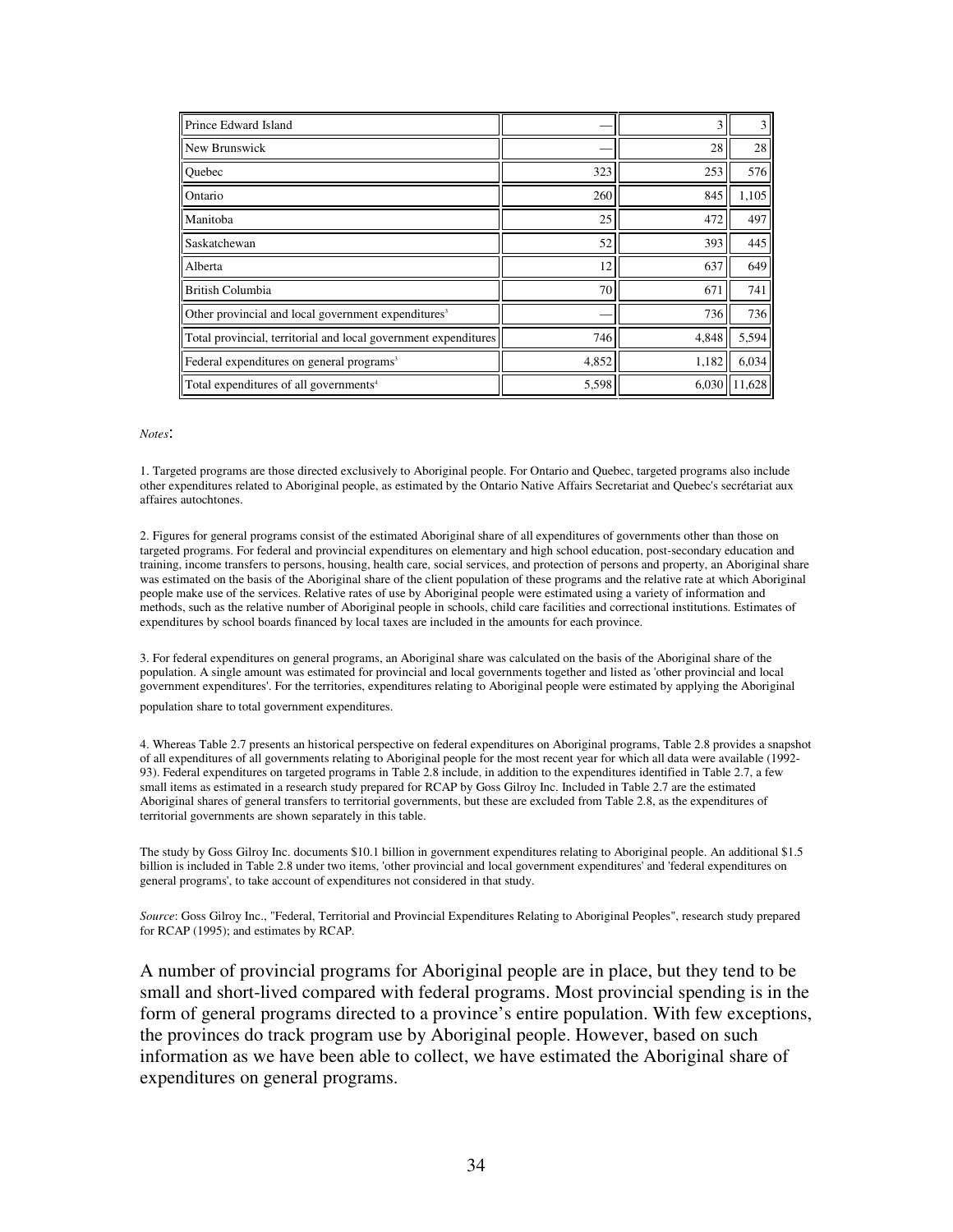Spending relating to Aboriginal people by all governments in 1992-93 is estimated to be in the order of \$11.6 billion, with the provinces, territories and local governments adding \$5.6 billion to federal expenditures of \$6 billion. (For an explanation of how this estimate of federal expenditures relates to the data in Table 2.7, see the notes in Table 2.8.) This amounts to 4.1 per cent of the consolidated expenditures of all levels of government in Canada (excluding debt charges), which stood at \$285.4 billion for that fiscal year. 17

On a per capita basis, government expenditures relating to Aboriginal people were \$15,714 in 1992-93. <sup>18</sup> This is 57 per cent higher than the spending of all governments per Canadian resident, which stood at \$10,026 in the same year. In total, governments spent \$4.2 billion more on programs and services for and used by Aboriginal people than they spent on programs for an equivalent number of Canadians in the general population.

These estimates demonstrate convincingly the existence of a significant difference in average government spending per person. We explore this difference further in Table 2.9, where government expenditures are presented by major function or policy area and expressed on a per capita basis in columns 4 and 6. Column 7 presents the ratio of per capita spending levels based on the amounts in columns 4 and 6. Ratios higher than one indicate government expenditures per Aboriginal person higher than per capita government expenditures for the general Canadian population.

As shown in Table 2.9, a high level of government expenditures on Aboriginal people is found across many policy areas. It is related to several factors: discrepancies in the cost of service delivery; some specific expenditures related to First Nations people and Inuit; and, most important, the high level of use of programs by Aboriginal people, resulting mainly from their economic marginalization and the social ills experienced in many communities. We examine each of these factors in turn.

#### TABLE 2.9

#### **Total Expenditures of All Governments on Aboriginal People and on All Canadians, by Function, 1992-93**

|                                             |                          | $\overline{c}$                                    | 3                              | 4                                                         | 5                              | 6                                                     |                                                                                                      |
|---------------------------------------------|--------------------------|---------------------------------------------------|--------------------------------|-----------------------------------------------------------|--------------------------------|-------------------------------------------------------|------------------------------------------------------------------------------------------------------|
|                                             | Federal (\$<br>millions) | Provincial/<br>territorial/local<br>(\$ millions) | All govt.s<br>(\$<br>millions) | All govt.s, per<br>Aboriginal<br>$person (\$/$<br>person) | All govt.s<br>(\$<br>millions) | All govt.s,<br>per Canadian<br>$(\frac{5}{\sqrt{9}})$ | Ratio of expend-iture<br>per Aboriginal person to<br>expendi-tures per<br>Canadian (col. 4 - col. 6) |
| Elementary and<br>secondary<br>education    | 692                      | 981                                               | 1.673                          | 2,261                                                     | 30,502                         | 1,072                                                 | 2.1                                                                                                  |
| Post-secondary<br>education and<br>training | 419                      | 230                                               | 649                            | 877                                                       | 13,763                         | 483                                                   | 1.8                                                                                                  |
| Income transfers                            | 1,223                    | 773                                               | 1.996                          | 2.697                                                     | 73,832                         | 2,594                                                 | 1.0                                                                                                  |
| Housing                                     | 410                      | 133                                               | 542                            | 732                                                       | 3,701                          | 130                                                   | 5.6                                                                                                  |
| Health care                                 | 798                      | 1,215                                             | 2,013                          | 2,720                                                     | 47,027                         | 1,652                                                 | 1.6                                                                                                  |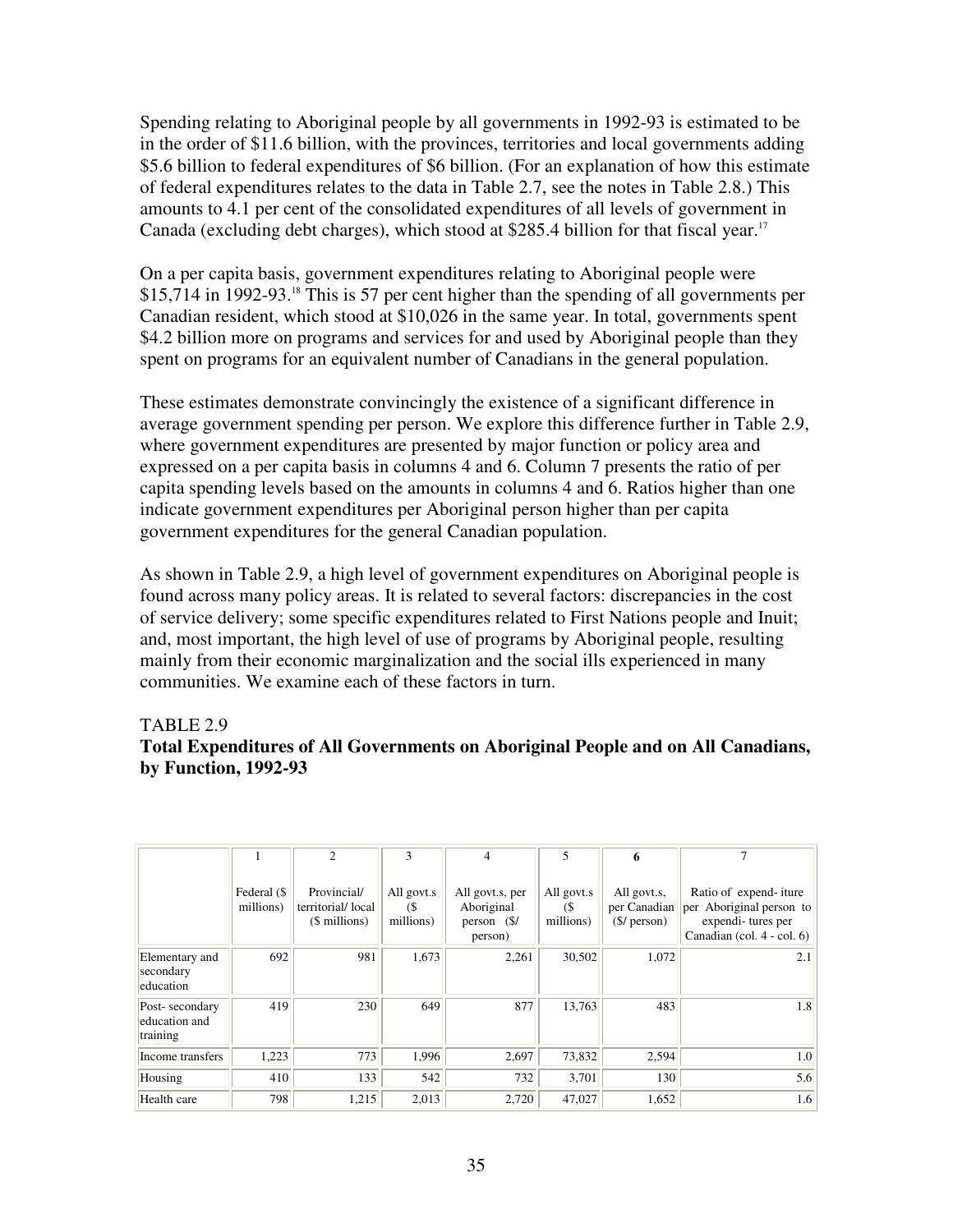| Social services                          | 227   | 540   | 767    | 1,036  | 10,027  | 352    | 2.9              |
|------------------------------------------|-------|-------|--------|--------|---------|--------|------------------|
| Protection of<br>persons and<br>property | 342   | 648   | 991    | 1,339  | 25,505  | 896    | 1.5              |
| Other<br>government<br>expenditures      | 1,924 | 1,074 | 2,999  | 4,052  | 81,026  | 2,847  | 1.4 <sup>°</sup> |
| <b>Total</b>                             | 6,034 | 5,594 | 11,628 | 15,714 | 285,397 | 10,026 | 1.6              |

*Notes*: Column 7 gives the ratio of the amounts in columns 4 and 6. Columns 1 and 2 represent a regrouping of the data presented in Table 2.8. Column 5 is based on Statistics Canada, "Public Sector Finance", catalogue no. 68-212, Table 1.33.

### *Cost of services delivery*

A disproportionate number of Aboriginal people live in small, remote, and northern communities. The cost of delivering government services varies substantially as a result of scale and distance from major centres. The cost of living in the north ranges from 25 per cent to 100 per cent higher than the Canadian average, a situation that is reflected in salaries and allowances for public servants working in the north. (See Volume 4, Chapter 6, particularly the discussion of support for the northern economy.) Municipal infrastructure, buildings and related services, and transportation, which make up a significant part of DIAND expenditures, are also more costly. Expenditures by the government of the Northwest Territories and local governments combined were about \$19,400 per capita in 1992-93, almost double the national level. DIAND formulas for transfer payments to bands for education, social services and general administration take into consideration the size of the community, its distance from population centres, and latitude as cost factors. The amount DIAND pays per student in elementary or high school varies from a base amount of \$4,500 to as much as \$8,500 in the smallest northern communities. 19

#### *Specific expenditures relating to First Nations people and Inuit*

The federal government incurs a number of expenditures in fulfilling its obligations under the Indian Act and Aboriginal and treaty rights that have no counterpart in expenditures for all Canadians. These include expenditures associated with negotiating selfgovernment, maintaining the Indian Register, and litigating with respect to Aboriginal rights. Expenditures associated with negotiating and settling land claims, for instance, totalled \$173 million in 1992-93.

For status Indian people and Inuit, DIAND's post-secondary education assistance program (PSEAP) pays tuition fees and living allowances to students at post-secondary educational institutions, and Health Canada covers certain medical expenditures through its non-insured health benefits program (NIHB). In 1992-93, a total of \$623 million was spent under these two programs, \$201 million for PSEAP and \$422 million for NIHB.

Although other federal programs for status Indian people living on-reserve and for Inuit communities generally adhere to provincial program rules and standards, there are differences, and they do not always favour Aboriginal clients. For instance, DIAND does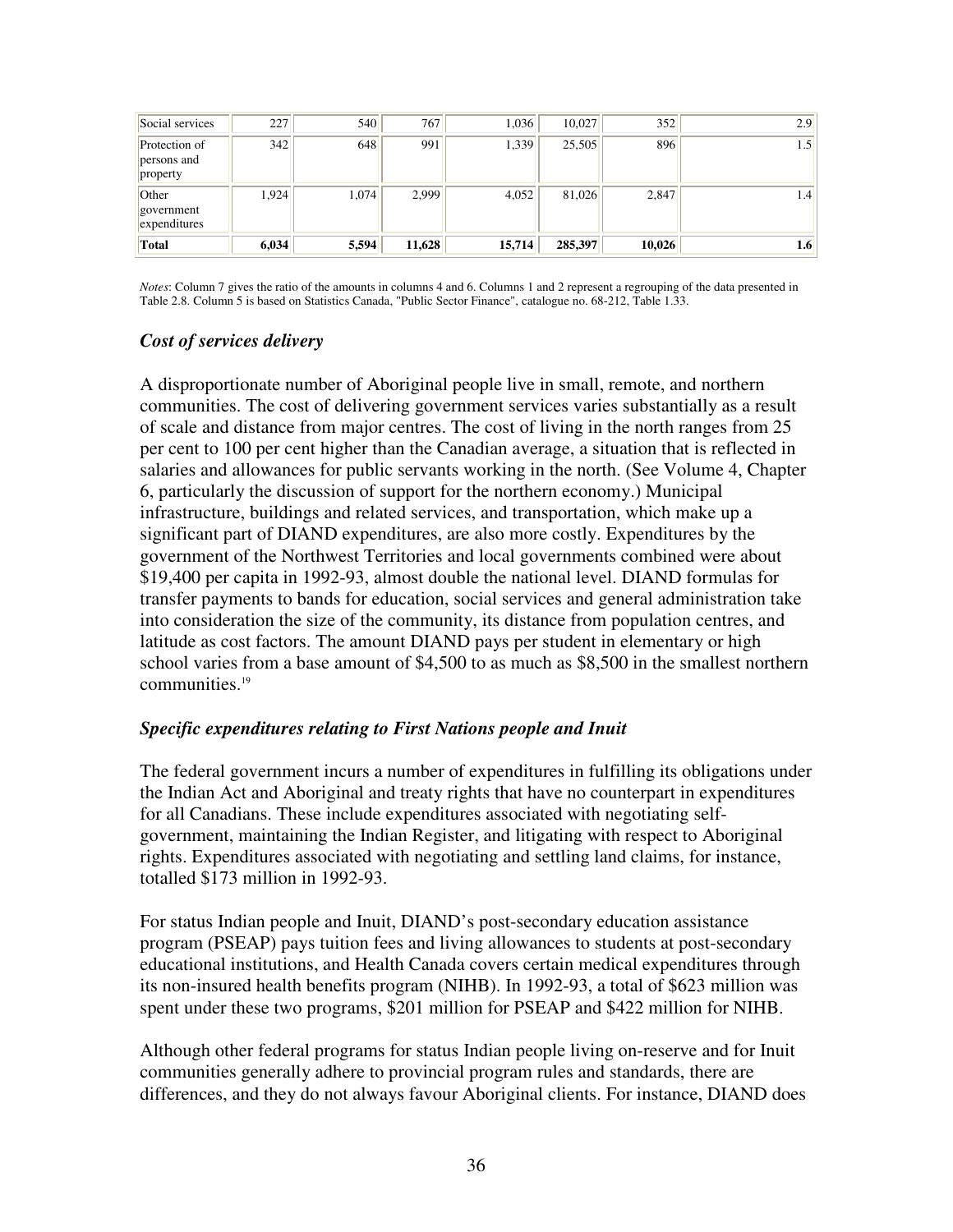not provide a shelter allowance to social assistance recipients living in band-owned housing, except those financed with CMHC assistance. In some instances DIAND will pay more for education services delivered by a province than it will to the Aboriginal community for the same services. For example, DIAND reimburses provincial school boards on the basis of their total costs averaged over all students. Schools in First Nations communities are funded on the basis of a formula providing only limited resources to address the special needs of Aboriginal children. (See Volume 3, Chapter 5.)

Some social services are in short supply in First Nations and Inuit communities. The availability of programs such as PSEAP and NIHB, therefore, does not necessarily mean better services overall. However, federal funding of medical services has resulted in the substantial development of health facilities for First Nations and Inuit communities across the country (see Volume 3, Chapter 3).

### *Use of services*

The most important factors underlying differences in spending levels are relative levels of program use and differences in population structure. The relative level of program use by Aboriginal people is low in education, but high for most other program areas.

In education, level of use is indicated by enrolment of the school age population at learning institutions. Because Aboriginal youth on average leave school earlier than other Canadian youth, the rate of enrolment in elementary and secondary educational institutions is somewhat lower for Aboriginal people than for Canadians generally. However, the fact that a very large percentage of the Aboriginal population is of school age means that the number of Aboriginal students at these levels is disproportionately large. (Five- to 19-year-olds make up 33 per cent of the Aboriginal population but only 20 per cent of the general population.) The age structure of the Aboriginal population, therefore, is the main reason that per capita government expenditures on elementary and secondary education are approximately twice as much as for Canadians generally.

With respect to post-secondary education, we find that expenditures relating to Aboriginal people are also above the level for Canadians generally. Young Aboriginal adults constitute a large proportion of the Aboriginal population relative to the proportion of young adults in the general population, but they enrol at much lower rates and tend to leave university without completing a degree. At first glance, government spending on post-secondary education for Aboriginal students appears relatively low. However, also included in that category are funding of students through DIAND's PSEAP program and expenditures under the Pathways training program. Overall, therefore, spending per Aboriginal person on post-secondary education and training is approximately 80 per cent higher than per capita spending for all Canadians.

## **3. Dependence on Financial Assistance and Remedial Programs**

In contrast to relatively low participation rates in education, Aboriginal people make up a disproportionate share of the clients of the justice system and of federal, provincial and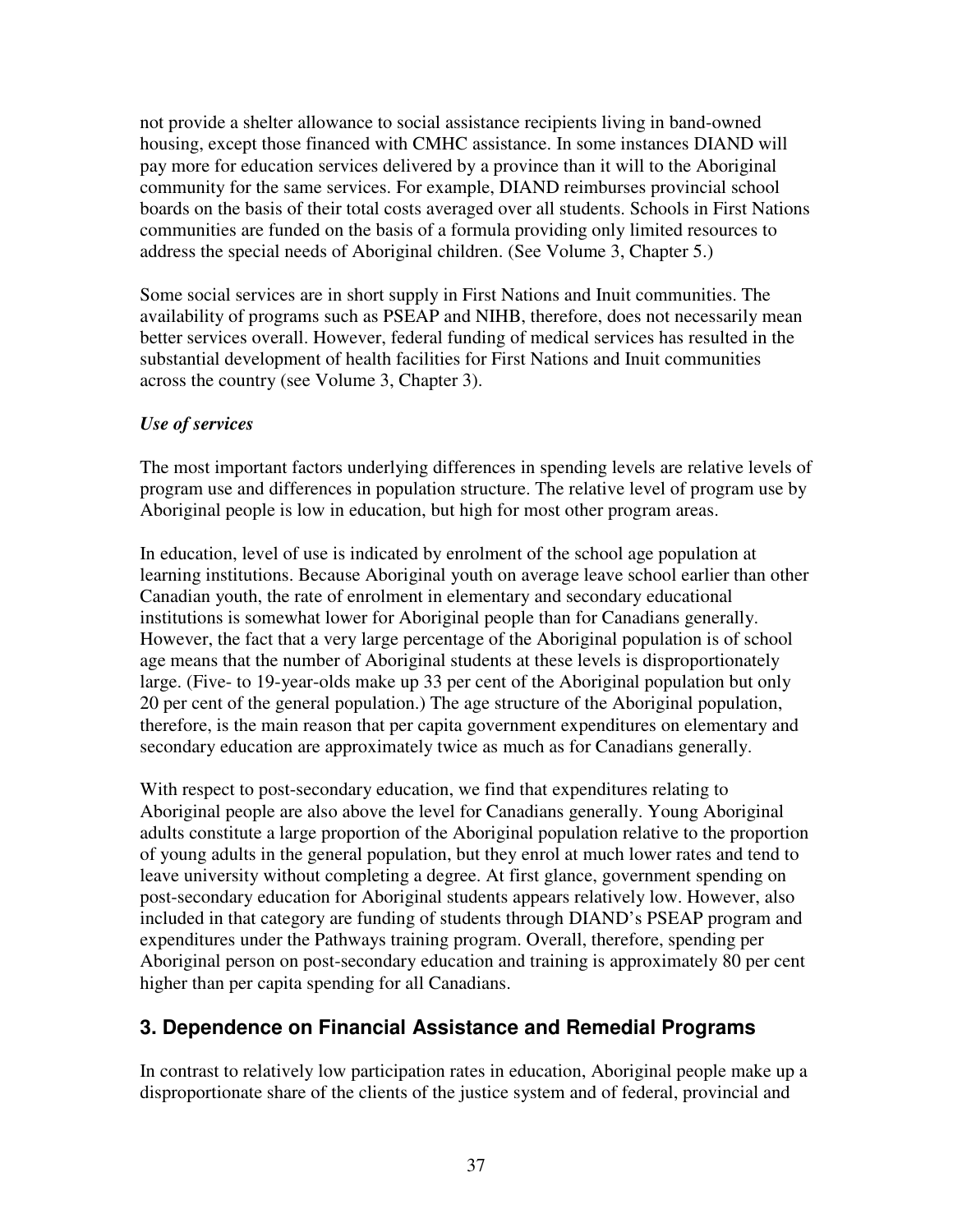territorial social and income support programs. In this section we examine government expenditures on social programs and the justice system and identify the second major component of the cost of maintaining the status quo — the cost of extra government expenditures on remedial programs. We also estimate the share of the cost of forgone production that is shifted from Aboriginal people to governments (and thus all Canadian taxpayers) through financial assistance programs.

We focus on five program areas in two major groups: programs that provide financial assistance to persons in need and remedial programs. The former are intended to meet basic human needs and include social services, other forms of income transfers and housing subsidies. Remedial programs protect society, enforce the law and help individuals, families and communities cope with social, personal and health problems. Included in this category are health care programs, social services such as child welfare and alcohol and drug addiction treatment, and protection of persons and property (police and correctional services). As a group, Aboriginal people are frequent users of these services — the result of social disintegration in Aboriginal communities, poverty and racial discrimination, among other factors.

In each of these areas, governments jointly spend more per capita on services for Aboriginal people than they do for Canadians generally, as illustrated in Table 2.9. Table 2.10 shows that government expenditures on financial transfers and remedial programs for Aboriginal people exceeded expenditures for an equivalent number of Canadians by nearly \$2.2 billion in 1992-93. Although high government expenditures indicate a high level of services, it should not be assumed that the needs of Aboriginal people are always fully or adequately met. During our hearings, Aboriginal people told us many times about the lack of certain services and difficulties they have experienced in making use of programs. We examined the need for government services of various kinds, the adequacy of services, and the effectiveness of past and present policies in previous volumes of this report.

#### TABLE 2.10

#### **Excess Expenditures of Governments on Financial Assistance and Remedial Programs, 1992-93**

|                                                              | <b>Expenditures on Aboriginal people,</b><br>per Aboriginal person (\$) | All government expenditures,<br>per Canadian (\$) | <b>Excess expenditures (\$</b> )<br>millions) |
|--------------------------------------------------------------|-------------------------------------------------------------------------|---------------------------------------------------|-----------------------------------------------|
| Income support                                               | 2,404                                                                   | 1,968                                             | 323                                           |
| Housing subsidies                                            | 732                                                                     | 130                                               | 445                                           |
| <b>Total:</b> excess expenditures on<br>financial assistance |                                                                         |                                                   | 768                                           |
| Health care                                                  | 2,282                                                                   | 1,652                                             | 466                                           |
| Social services                                              | 1,036                                                                   | 352                                               | 506                                           |
| Police and correctional services                             | 1,106                                                                   | 492                                               | 454                                           |
| <b>Total:</b> excess expenditures on<br>remedial programs    |                                                                         |                                                   | 1,426                                         |
| <b>Total excess expenditures</b>                             |                                                                         |                                                   | 2,194                                         |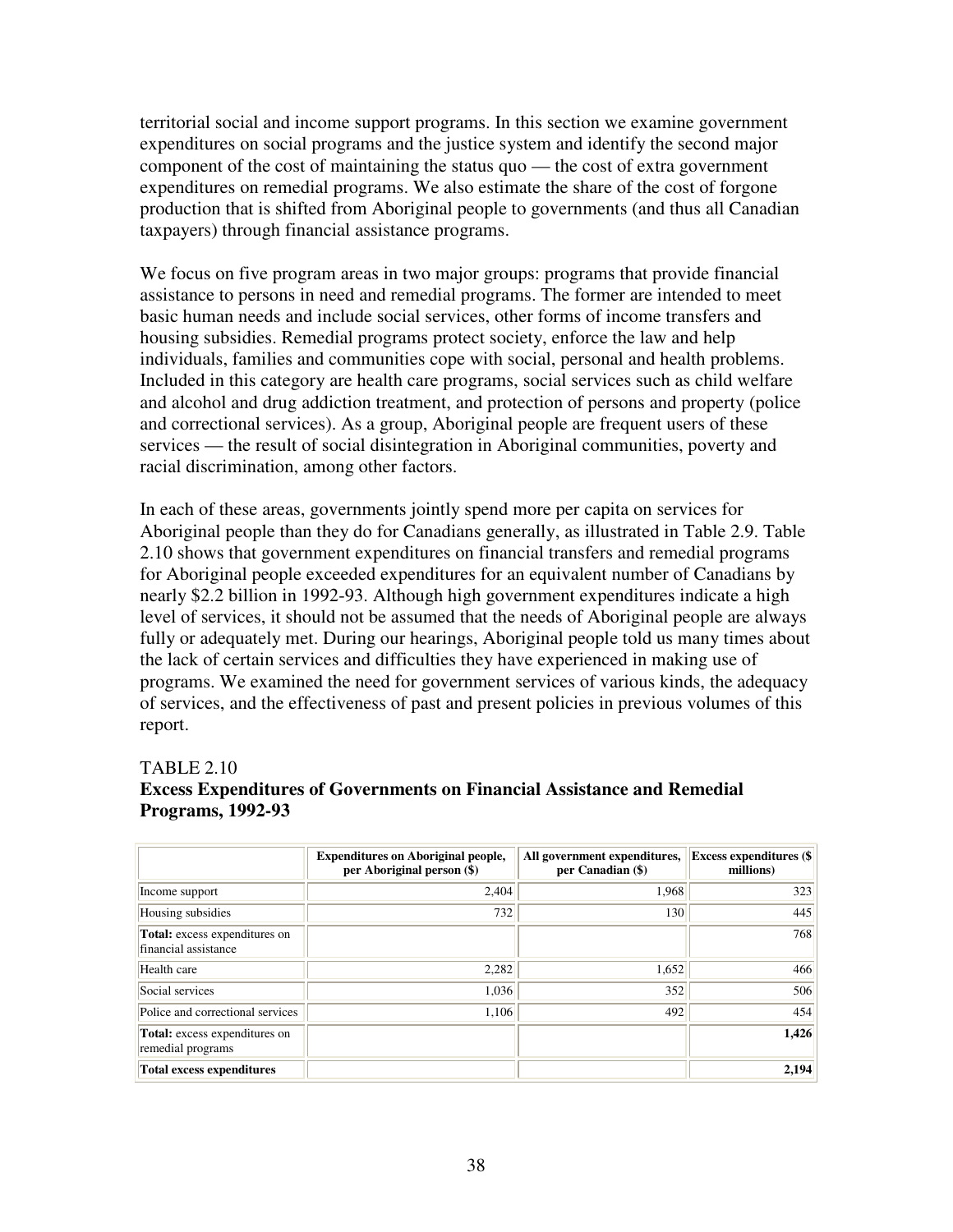Notes: The per capita amounts for income support are derived from figures showing income transfers in Table 2.9 by excluding old age security and family allowance payments as these two benefits are not dependent on the economic situation of Aboriginal people. Health care spending per Aboriginal person was calculated by excluding non-insured health benefits, except for an excess component of the same relative size as for other health care expenditures. The per capita amounts for police and correctional services were derived by excluding expenditures on national defence from the category of protection of persons and property in Table 2.9. The amounts in the third column showing excess remedial expenditures were calculated by multiplying the difference between columns one and two by the Aboriginal population in 1992 (740,000).

Source: Estimates by RCAP, based on Table 2.9.

Excess expenditures on financial assistance and remedial programs account for approximately half the difference between government expenditures on Aboriginal people and those on an equivalent number of Canadians in the general population, which is estimated at \$4.2 billion (as discussed earlier in the chapter). Of the remaining \$2 billion, \$0.7 billion is federal expenditures relating to land claims, funding for postsecondary students and non-insured health benefits, and \$0.9 billion is related to elementary and secondary education for Aboriginal people. These expenditures are relatively high because of the large Aboriginal population of young adults discussed earlier. 20

An examination of statistics on the incidence of poverty, ill health and other indicators highlights the factors behind high dependence on financial assistance and remedial programs and the persistent nature of these factors. Perhaps most disturbing is the deterioration in economic conditions discussed in the first part of this chapter (see Table 2.5). One consequence of these conditions has been the increase in dependence on social assistance benefits to a point where, in 1992-93, 47 per cent of registered Indian persons living on reserves were receiving social assistance, compared to 40 per cent a decade earlier. 21 (These numbers include recipients and their dependents, as estimated by DIAND. They are higher than the numbers from the APS referred to in Volume 2, Chapter 5 on economic development and in Volume 3, Chapter 3 on health and healing. They are used here because they permit comparisons over time.) Dependence levels for other Aboriginal groups are also high, ranging from 20 to 25 per cent, or about three times the national average of 9.7 per cent. <sup>22</sup> Aboriginal people receive lower transfers than Canadian generally from several other income support programs, including employment insurance and the Canada and Quebec Pension Plans. The combined effect is a relatively low net transfer of income to Aboriginal people over and above what governments spend on financial assistance per Canadian in the general population.

Poverty also lies behind government expenditures on housing for Aboriginal people. The federal government, which provides the large majority of funding, assists Aboriginal households as a matter of social policy, based on financial need. Adverse economic trends affecting Aboriginal people over the past 10 years have meant that Aboriginal people were less able to look after their own housing needs by the end of the decade. Government programs have provided relief, but the housing stock remains inadequate, especially on First Nations territories (see Volume 3, Chapter 4).

Differences in per capita spending also relate to the incidence of ill health and social dysfunction among Aboriginal people. There have been some notable improvements in the health of Aboriginal people over the years. Medical advances and increased access to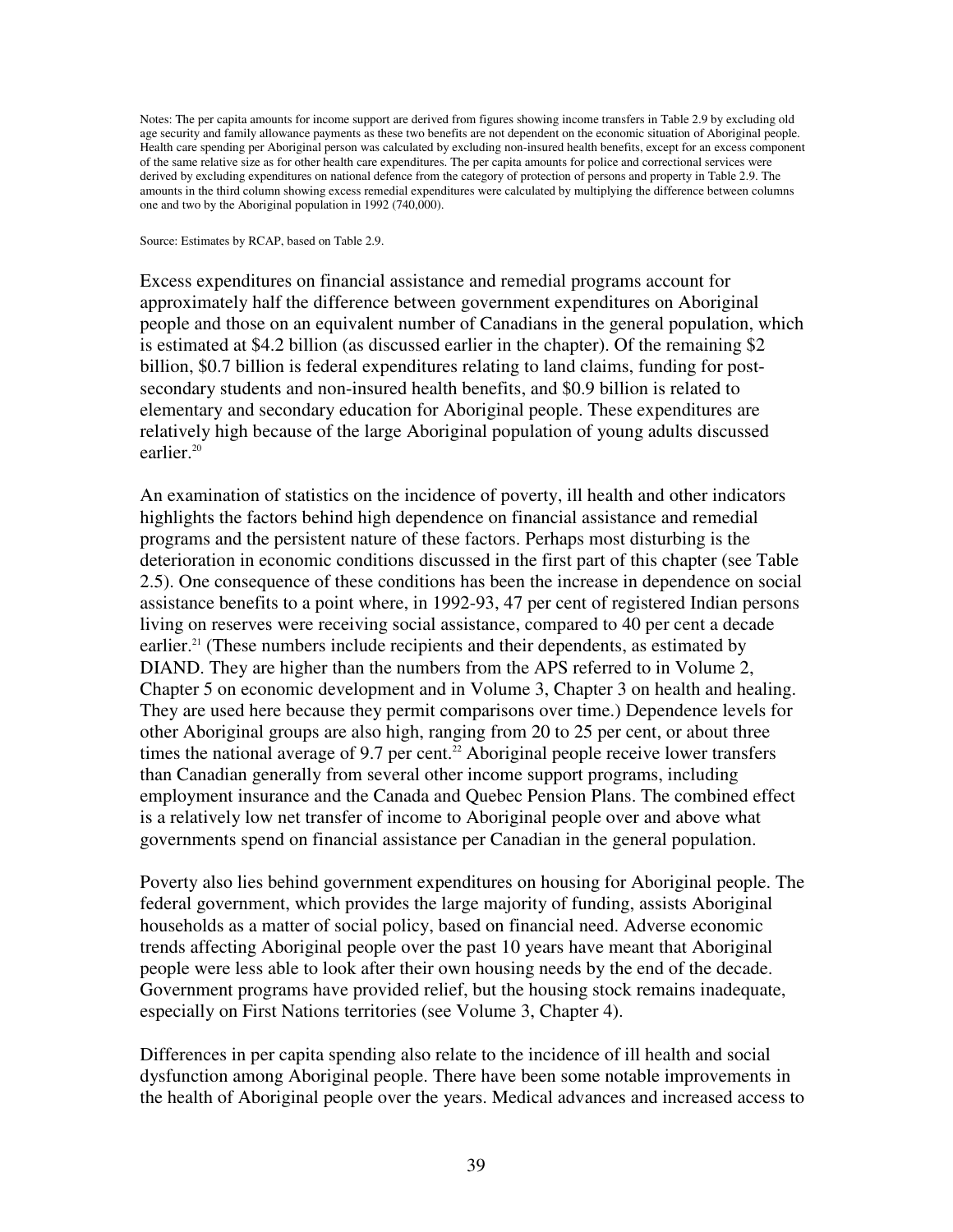health services have resulted in lower infant mortality rates and a sharp decline in deaths from such diseases as tuberculosis, whooping cough and measles. Substantial progress in the prevention and treatment of respiratory and infectious disease accounts for the steady reduction in mortality rates since the 1950s. <sup>23</sup> Nevertheless, the high level of per capita spending on health care reflects the remaining gap between the health of Aboriginal people and that of Canadians generally, as documented in Volume 3, Chapter 3. First Nations people on-reserve make use of provincially insured services at more or less the same rate as other Aboriginal people and Canadians generally, and they receive federally funded services in communities as well. Because federal and provincial health services complement each other, this indicates a high rate of services use. The NIHB program also contributes to higher expenditures for Aboriginal people. Nevertheless, expenditures under the NIHB program also reflect the high incidence of ill health among Aboriginal people.

High rates of social services use reflect the social dysfunction that often accompanies poverty. Family breakdown, for example, and a lack of cultural sensitivity on the part of non-Aboriginal agencies have resulted in an inordinate proportion of Aboriginal children being placed in foster care. Although the percentage of First Nations children (onreserve) in the care of foster parents or institutions declined from over six per cent in the mid- to late 1970s to just under four per cent in 1992-93, the percentage of all Canadian children in care decreased more rapidly, so the relative gap has widened (see Volume 3, Chapters 2 and 3). The incidence of children in foster care is also high for other Aboriginal groups.

Turning now to the justice system, we note that Aboriginal persons are incarcerated in provincial jails at 11 times the rate of other Canadians; in federal penitentiaries the rate is five times that of other Canadians. These rates, which have remained relatively constant over the last decade, point to social problems in Aboriginal communities and to problems in the way the justice and corrections systems deal with Aboriginal people. <sup>24</sup> As Table 2.11 shows, data on admissions to federal, provincial, and territorial correctional facilities do not reveal any strong trends over time. A high proportion of the cost of federal, provincial and territorial correctional institutions evidently is associated with Aboriginal people in custody, and has been for many years.

#### TABLE 2.11

#### **Admissions to Provincial and Federal Custody, Showing Percentage Who Identified as Aboriginal, 1986-87 to 1993-94**

|         | Sentenced Admissions to Provincial and<br><b>Territorial Facilities</b> | $\mathcal{G}_0$<br>Aboriginal | <b>Warrant and Committal Admission to</b><br><b>Federal Custody</b> | $\%$<br>Aboriginal |
|---------|-------------------------------------------------------------------------|-------------------------------|---------------------------------------------------------------------|--------------------|
| 1986-87 | 116.229                                                                 | 18                            | 3.741                                                               | 10 <sup> </sup>    |
| 1987-88 | 117,325                                                                 | ົາ                            | 3.988                                                               |                    |
| 1988-89 | 116.051                                                                 | 19                            | 4,011                                                               | 13 I               |
| 1989-   | 115.100                                                                 | 18                            | 4.274                                                               |                    |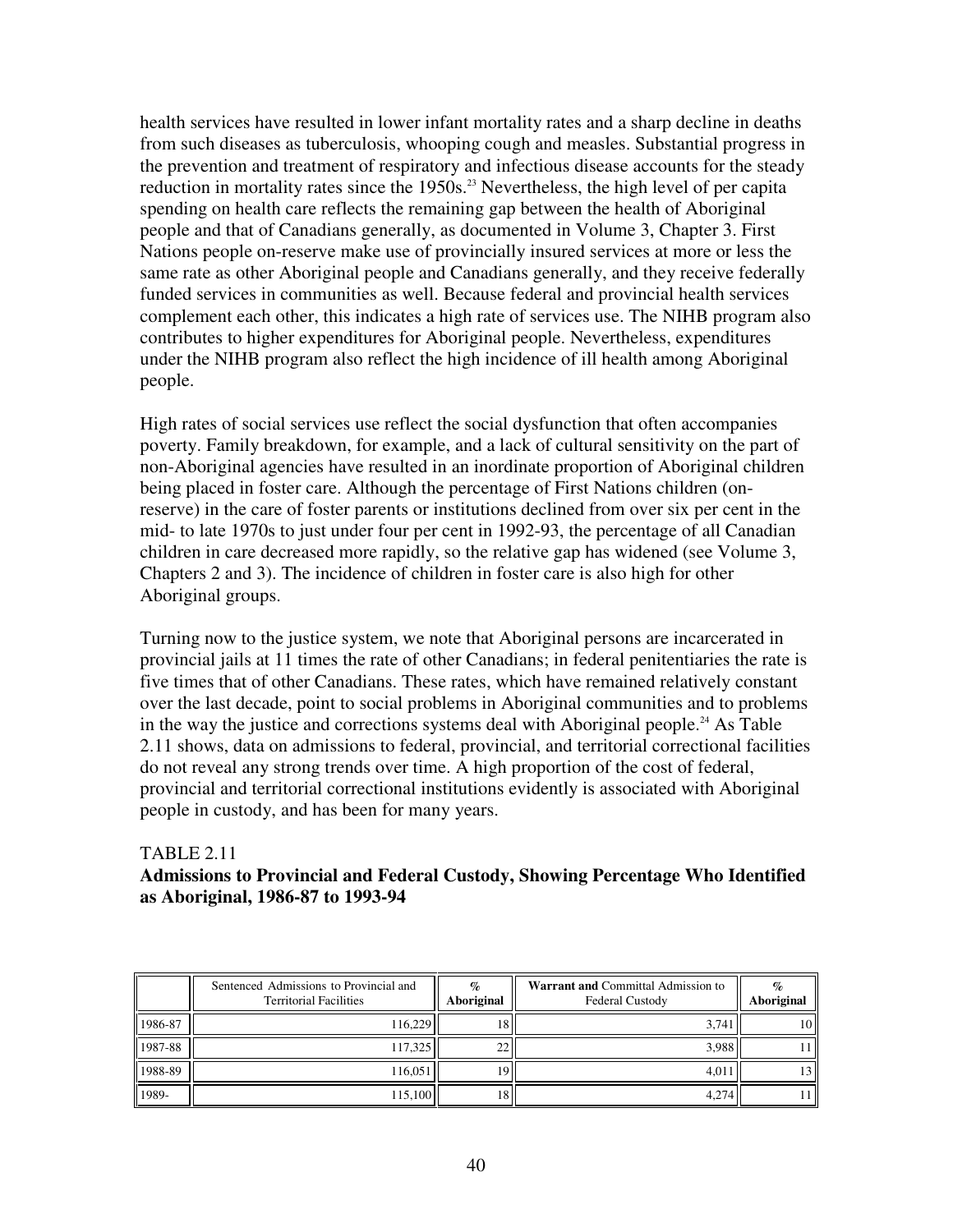| 1990    |         |     |       |                 |
|---------|---------|-----|-------|-----------------|
| 1990-91 | 114,834 | 19  | 4,296 | 12 <sup>1</sup> |
| 1991-92 | n/a     |     | 4,878 |                 |
| 1992-93 | n/a     |     | 5,583 | 13 <sup>1</sup> |
| 1993-94 | 118,907 | . . | 5,174 | 12              |

Notes:  $n/a = not available.$  — = not applicable.

Source: Statistics Canada, Canadian Centre for Justice Statistics, Adult Correctional Services in Canada, 1993-1994, pp. 67, 90; Adult Correctional Services in Canada 1990-91, pp. 35, 56.

This brief survey of health care, social services and the justice system highlights the factors that give rise to large government expenditures on financial assistance and remedial programs for Aboriginal people. If the social and economic circumstances of Aboriginal people changed significantly for the better, and if remedial service systems were more culturally sensitive, the level of government expenditures for Aboriginal people would be more closely in line with expenditures for Canadians generally.

We conclude, however, that the conditions giving rise to large financial transfers to Aboriginal people and high remedial expenditures have not changed for the better and are not likely to do so in the absence of a fundamental reorientation of policies. On this basis, we estimate that excess government expenditures on financial assistance, which were nearly \$0.8 billion in 1992-93 (see Table 2.10), will be the same in 1996, and that excess expenditures on remedial programs will increase from the \$1.4 billion recorded in 1992- 93 to \$1.7 billion in 1996. 25

Government financial assistance helps Aboriginal people in need obtain basic necessities such as food and shelter. If Aboriginal people had more and better jobs, they would be capable of meeting basic needs from their own incomes. Current government expenditures redistribute income between Canadians and Aboriginal people, shifting a part of the cost of forgone production from Aboriginal people to governments and thus to all Canadians.

Expenditures on remedial programs, however, pay for activities that could be eliminated if conditions changed for the better and services were more sensitive to Aboriginal needs and cultures. If Aboriginal people were healthier of body and spirit and their families less troubled, they would require less in the way of health care and social services, and there would be fewer cases of Aboriginal people in conflict with the law. As well, remedial services, especially the justice system, could be far more effective in dealing with Aboriginal people than they are now. Each of these improvements would mean that real productive resources could be freed for other uses. Many of the public sector employees now delivering remedial services could be redeployed to produce valuable goods and services. That these goods and services are not being produced now imposes a cost on Aboriginal people and all Canadians. Accordingly, excess expenditures on remedial programs, which we estimate at \$1.7 billion in 1996, are a cost of the status quo. When we add this amount to the cost of forgone production, we find that the cost of the status quo in 1996 is \$7.5 billion. 26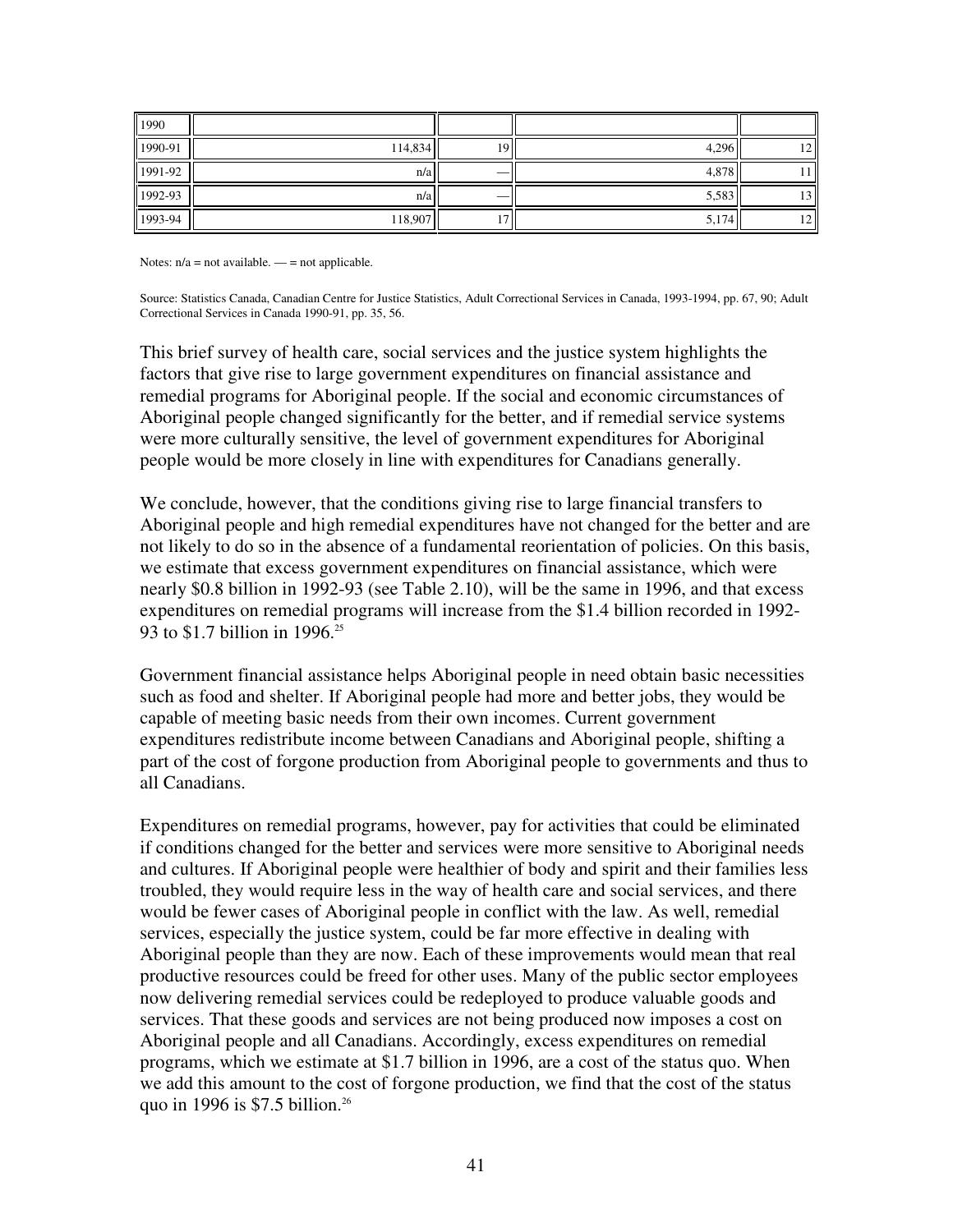## **4. Escalating Cost of the Status Quo**

The analysis in this chapter leads us to conclude that the present circumstances of Aboriginal people impose large costs on them and on all Canadians. We have examined two categories of cost. The first and largest cost results from the economic marginalization of Aboriginal people. We have shown that under better conditions Aboriginal people could contribute an additional \$5.8 billion to the Canadian economy. That they do not do so now is directly related to their low participation in the labour force, high unemployment, and lower productivity when they are employed. On further exploration we also found that a lack of full-time, year-round employment and low educational attainment relative to all Canadians are important aspects of the problem. These factors are not passing phenomena. On the contrary, as shown in Volume 2, Chapter 5, Aboriginal people have been on the fringes of the economy for several generations. In the first section of this chapter we showed that conditions deteriorated further over the 1980s, some modest improvements in educational attainment notwithstanding.

We have argued that it is realistic to expect that there can be a substantial increase in Aboriginal participation in wealth-creation activities. Our estimate of the economic potential of Aboriginal people is based on the known performance of the Canadian economy, taking into account its regional diversity and the aspirations of Aboriginal people. Indeed, in some parts of the country, where land claims have been settled or Aboriginal people have successfully launched businesses, we can already glimpse a better future with a stronger economic base for Aboriginal people.

The second cost of the economic marginalization of Aboriginal people consists of the extra expenditures by governments on remedial programs that address the adverse conditions facing many Aboriginal people. Many Aboriginal people and some entire communities are in poor health, struggling socially and economically. Expenditures on health care and social services, including child and family services, substance abuse programs, and the justice system, are higher for Aboriginal people than for Canadians generally. We estimate the combined cost of these expenditures, which we refer to as excess government expenditures on remedial programs, at \$1.7 billion in 1996.

Like the economic circumstances of Aboriginal people, the social conditions that give rise to government expenditures on remedial programs are deeply rooted, and they have not improved significantly under the policies governments generally have chosen to apply.

The cost of the status quo is being borne by Aboriginal people and by all Canadians. The fact that Aboriginal people could be earning an estimated \$5.8 billion more than they are means that governments are losing \$2.1 billion in revenues they would otherwise collect through taxation. <sup>27</sup> The remaining \$3.7 billion is a loss to Aboriginal people in income after taxes. They receive an estimated \$0.8 billion in income support payments and housing subsidies, so their disposable net income is \$2.9 billion less than it could be.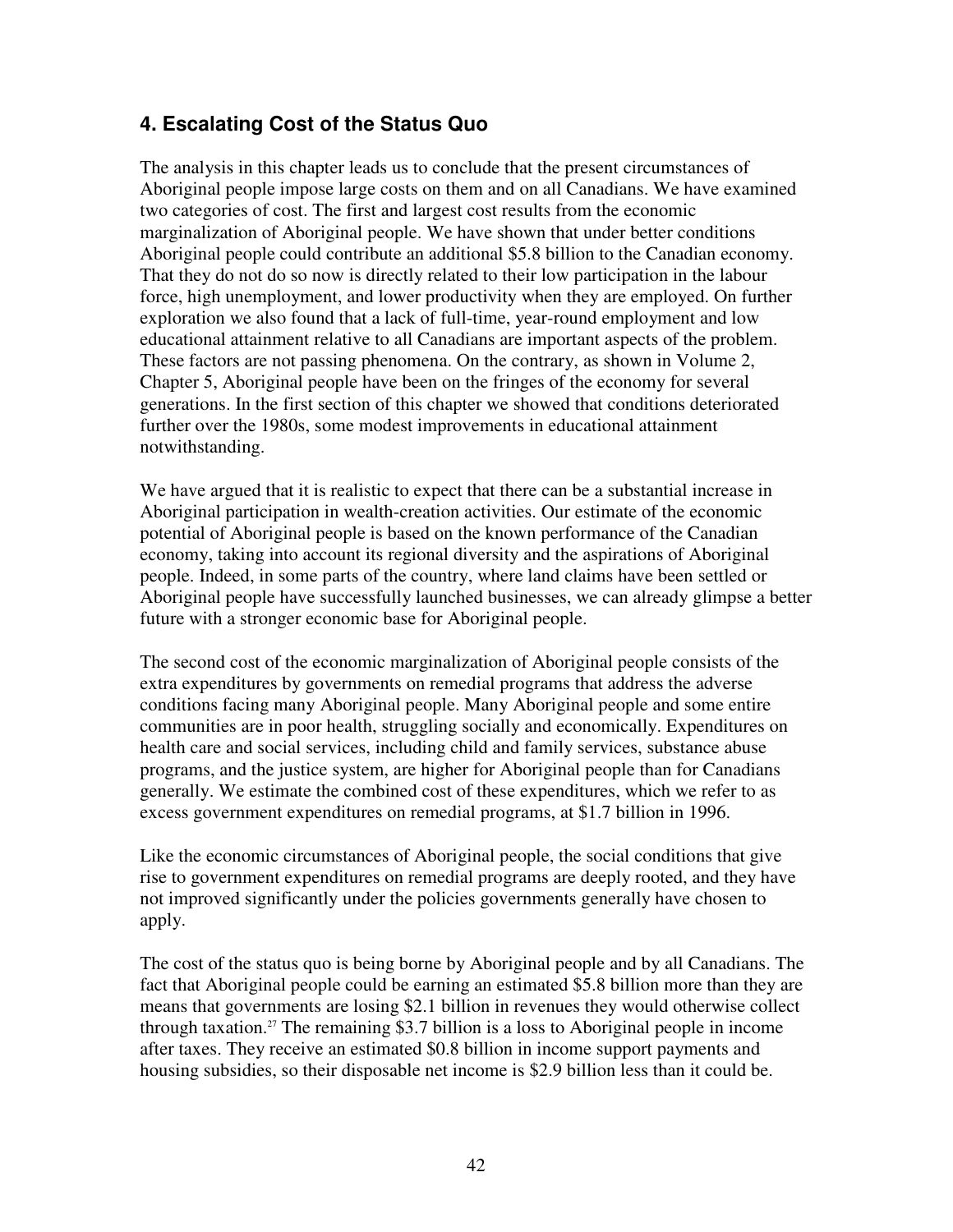When we took our estimate of \$1.7 billion in excess government expenditures on remedial programs and added it to excess expenditures on financial assistance to Aboriginal people in the form of income support payments and housing subsidies, we concluded that government expenditures are \$2.5 billion higher than they might be if Aboriginal people enjoyed the same quality of life as other Canadians. When we also considered the potential loss of revenues of \$2.1 billion, we found that governments would experience a drain on their finances of \$4.6 billion in 1996. This cost to governments, which occurs year after year and can never be recovered, is equivalent to the annual expenditures of the government of New Brunswick.

In sum, every year that the social and economic circumstances of Aboriginal people remain as they are, it costs the country \$7.5 billion. That cost — the cost of the status quo — is the equivalent of nearly one per cent of Canada's GDP. It consists of a fiscal cost of \$4.6 billion, borne by all Canadians, and a loss of net income to Aboriginal people of \$2.9 billion.

If no effort is made to reduce the cost of the status quo, it is likely to increase. Unless economic opportunities and participation are enhanced and social conditions improve, the cost will increase in step with a growing Aboriginal adult population, or even more rapidly. This population is growing at almost twice the rate of the general Canadian adult population. Using demographic projections, we expect that the cost of the status quo could increase by 47 per cent over the next 20 years, from \$7.5 billion to \$11 billion by 2016 (see Table 2.12). 28

### TABLE 2.12 **Present and Future Annual Cost of the Status Quo (\$ billions)**

|                                           |        | 1996 2016 |
|-------------------------------------------|--------|-----------|
| <b>Cost to Aboriginal People</b>          |        |           |
| Forgone earned income                     | 5.8    | 8.6       |
| Income taxes forgone                      | $-2.1$ | $-3.1$    |
| Financial assistance from governments     | $-0.8$ | $-1.2$    |
| Net income loss of Aboriginal people      | 2.9    | 4.3       |
| <b>Cost to Governments</b>                |        |           |
| Expenditures on remedial programs         | 1.7    | 2.4       |
| Financial assistance to Aboriginal people | 0.8    | 1.2       |
| Government revenue forgone                | 2.1    | 3.1       |
| Total cost to governments                 | 4.6    | 6.7       |
| Total cost of the status quo              | 7.5    |           |

Note: Under 'Cost to Aboriginal People', the total income forgone is estimated at \$5.8 billion for 1996. Some of this cost is borne by Aboriginal people in the form of lost income. The rest is borne by governments, in the form of taxes forgone and various forms of assistance paid out. Costs to governments are removed from 'Cost to Aboriginal People'and included under 'Cost to Governments'.

The cost of the status quo is also likely to increase in relative terms. The Canadian population of working age is projected to increase by 23.5 per cent over the next 20 years, which is half the projected rate of increase in the cost of the status quo over the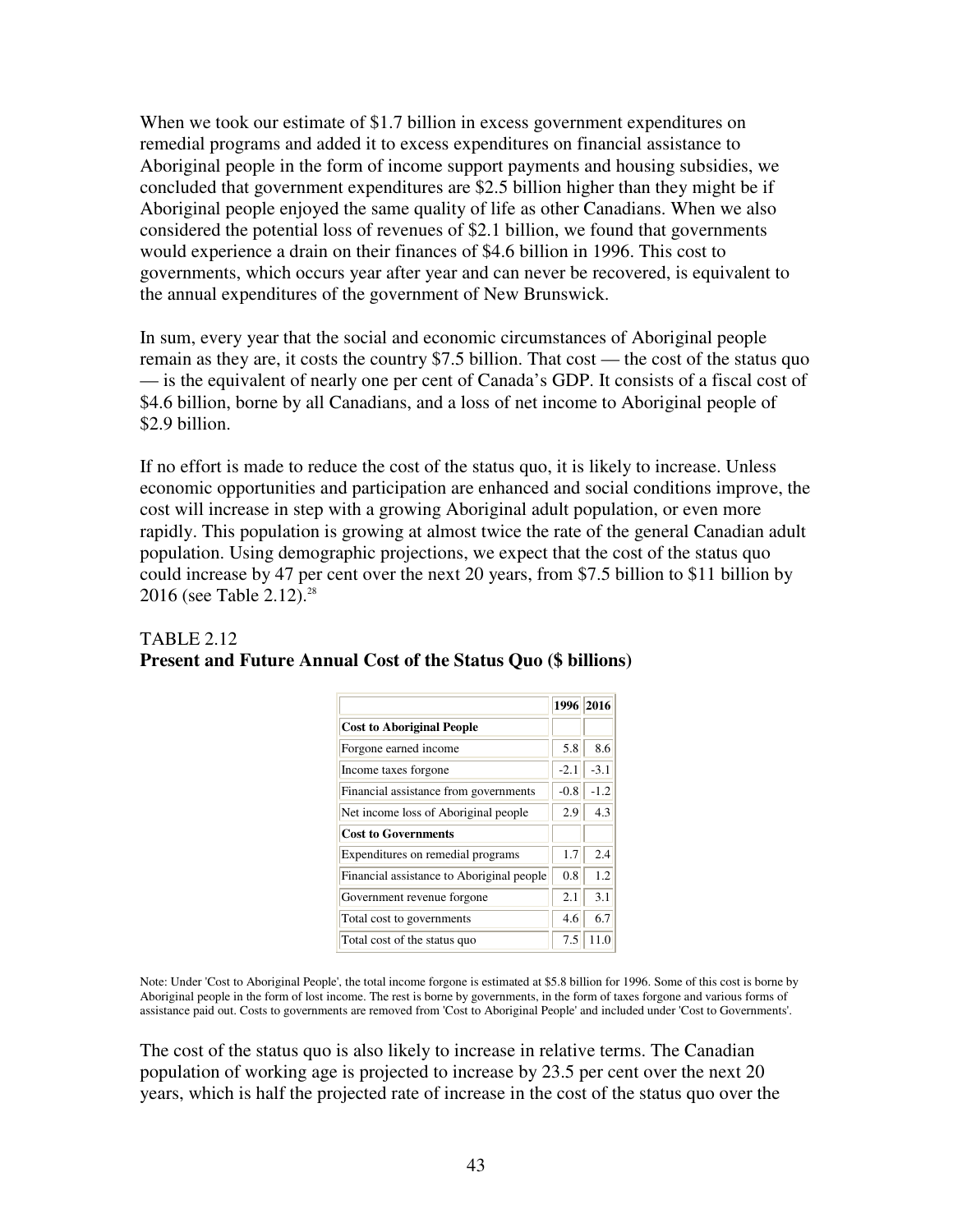same period. This means an increase of close to 20 per cent in the burden of these costs per Canadian of working age. It also implies that the social cost of the status quo will increase to more than one per cent of GDP. 29

It is possible to avoid this costly future, but not with current policies. To be sure, some improvements have been made, and we want to acknowledge these positive steps. Several major land claims have been settled in the north — a major step forward for the groups directly affected — and increasing resources are being devoted to negotiation and settlement of claims, a welcome move. Also worth mentioning are efforts to tackle specific health and social problems and the transfer of education and other public services to First Nations control. More generally, governments are also giving greater recognition to the particular needs of Aboriginal people, and there is growing awareness of Aboriginal concerns on the part of Canadians generally.

As we have shown, however, these measures, while constructive and offering some hope, do not go far enough. Only a more fundamental renewal of the relationship between Aboriginal people and other Canadians will lead to much improved conditions for Aboriginal people. The positive steps taken so far are likely to be overwhelmed by population growth, government expenditure restraint, and a lack of economic opportunity for Aboriginal people. Indeed, unrest in several parts of the country in the summer of 1995 was a reminder of the ever-growing sense of frustration with conditions in Aboriginal communities. Expectations have been raised; the younger generation is less willing to accept the enormous disparities that are the focus of this and other chapters of this report. Unless tangible progress is made soon, there is a serious risk of major conflict, with high human and economic cost, much higher than the cost of the status quo discussed here.

## **Notes:**

**1** In 1996, Canada's Aboriginal population aged 15 years and over is calculated at 535,000. Of these, 153,000 (28.6 per cent) receive social assistance, based on the 1990 rate of dependence recorded in the Aboriginal peoples survey (APS). This is a conservative estimate, as dependence on social assistance has probably increased since 1990, as we show in this chapter. For a general discussion of the sources of data used by the Commission in this report, see Volume, Chapter 2, particularly the endnotes.

**2** GDP is projected to be \$821 billion in 1996, according to economic assumptions in the federal budget of February 1995. According to projections presented later in this chapter, the rapid growth of the Aboriginal population will cause the social cost of the status quo to increase to more than one per cent of GDP in the next 20 years.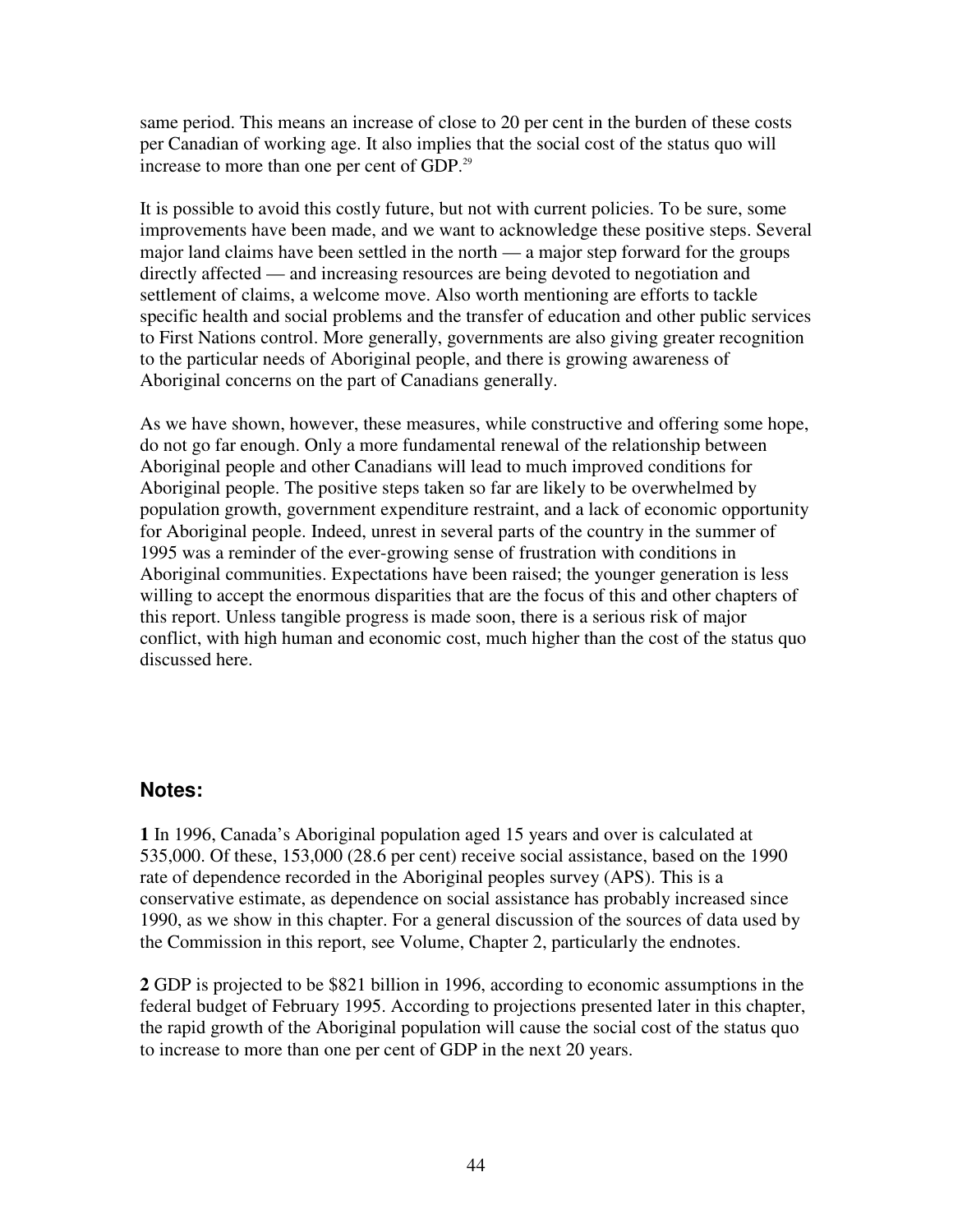**3** This result is obtained by multiplying the participation rate (57 per cent for the Aboriginal population) by the percentage of the labour force that is employed (100 per cent less 24.6 per cent), and applying the same formula to the statistics for all Canadians. The difference between these employment rates is 18 per cent (61 per cent less 43 per cent), which when applied to the Aboriginal population aged 15 years and over (457,800) reveals a difference of 82,000 jobs.

**4** For Canada, the labour force participation rate in 1990 was 76.4 per cent for males and 59.9 per cent for females; for Aboriginal people the rates were 65.4 per cent for males and 49.6 per cent for females. The unemployment rates are 10.1 per cent for Canadian males and 10.2 per cent for females. For Aboriginal people the rates are 27.2 per cent for males and

21.6 per cent for females. Statistics Canada, 1991 Census and Aboriginal Peoples Survey.

**5** This result was obtained by applying the distribution of the Canadian population by level of education achieved to Aboriginal people and calculating what Aboriginal people would have earned at their actual rates of earning by level of education. The procedure consists of multiplying the corresponding elements in the second and third columns of Table

2.3, adding the resulting products, and scaling by the size of the Aboriginal population 15 years of age and over. This analysis is suggestive only and provides a snapshot, not a complete causal explanation. Although education can be a major lever for change, a major change in education cannot be realized in isolation and will likely result following other changes in Aboriginal society. As well, attitudes of many non-Aboriginal Canadians toward Aboriginal people are probably in part related to the gap in educational attainment between these two population groups. Thus, a narrower gap in education might facilitate the participation of Aboriginal people in the Canadian economy and give Aboriginal people with any amount of education access to better jobs and incomes. Improving educational attainment may be even more effective in improving overall conditions than our calculations indicate.

**6** The percentage of Aboriginal groups living in urban areas is as follows: registered Indian people off-reserve, 80.8 per cent; non-registered Indian people, 69.3 per cent; Métis people, 64.9 per cent; and Inuit, 21.9 per cent. Of the Canadian population, 77.2 per cent live in urban areas (see Volume 2, Chapter 5).

**7** This revised estimate of the earnings gap corresponds with a different estimate of the employment gap: 68,500 jobs in 1990, down from the 82,000 jobs mentioned earlier in the chapter.

**8** In 1990, wages, salaries and supplementary labour income, together with income of unincorporated businesses, was \$410,740 million. The GDP was \$670,952 million for the same year. Statistics Canada, "National Income and Expenditure Accounts, Annual Estimates 1981-1992", catalogue no. 13-201.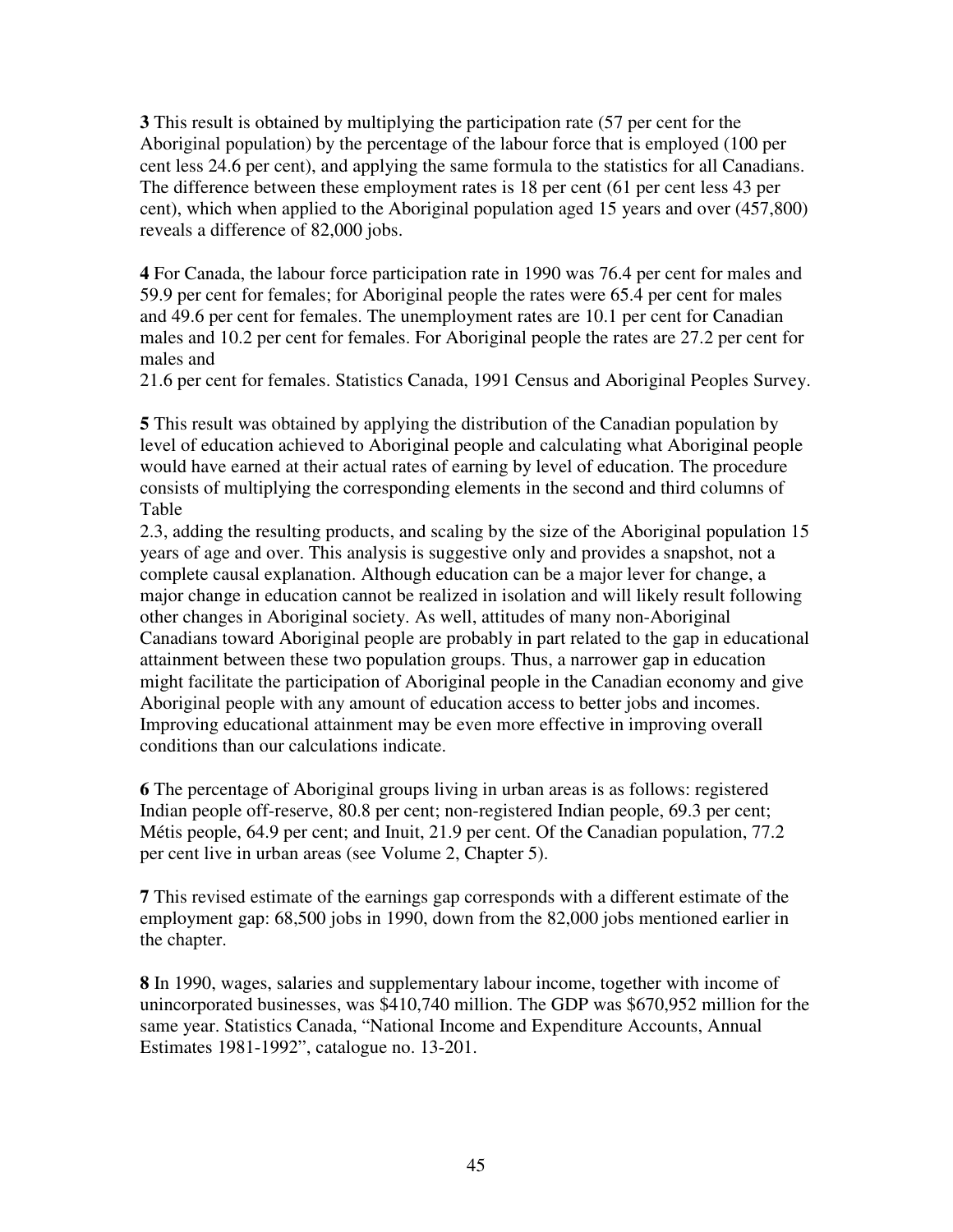**9** The gap in income from employment between Aboriginal people and an equivalent number of Canadians, \$2.7 billion in 1990, is 61 per cent of the gap in total income. (The latter can be calculated as 100  $\ddot{\text{O}}$  61 X \$2.7 billion = \$4.4 billion.) By the same method we find that actual earned income of Aboriginal people was \$6.9 billion, while a value of \$11.3 billion is found for potential earned income (that is, the income of an equivalent number of Canadians). In the absence of data it is assumed, as a first approximation, that the same relative gap exists for other income because economic activity tends to generate different types of income jointly. Most jobs in the economy involve capital investment by businesses that recover the cost of such investments and earn a profit as well as paying wages, salaries and benefits to their employees. However, the gap is probably larger than these estimates indicate. Income other than earnings from employment is derived largely from capital, and there are large disparities in wealth between Aboriginal people and Canadians in general.

**10** The adjustment for population size is based on the growth in the Aboriginal population of working age (15 to 64 years) (see Volume 1, Chapter 2). The price level was adjusted using the Consumer Price Index for 1990 to 1994 (Statistics Canada, catalogue no. 62-001, vol. 74, no. 2), and the consensus forecast for 1995 and 1996 reported in the February 1995 federal budget.

**11** The initial estimate of the employment gap derived from Table 2.1 — 82,000 for 1990 — was reduced to 68,500 when differences in economic opportunity reflected in Table 2.4 were considered. This latter estimate is updated to 80,000 for the year 1996 by applying the growth rate of the Aboriginal population of working age (15 to 64 years) over the period 1990 to 1996.

**12** The experience of the James Bay Cree with the Hunter and Trapper Income Support Program is a good illustration of a dual lifestyle, one among many available. See Volume 2, Chapter 5 and Volume 4, Chapter 6. See also Ignatius La Rusic, "Subsidies for Subsistence: The Place of Income Security Programs in Supporting Hunting, Fishing and Trapping as a Way of Life in Subarctic Communities", research study prepared for RCAP (1993). For information about research studies prepared for RCAP, see A Note About Sources at the beginning of this volume.

**13** We do not think that differences in lifestyle require further adjustments in our measures of economic potential and the earnings gap. In the small communities neighbouring many First Nations communities, people also live on the land and make trade-offs between employment and other pursuits that are not included in measured economic activity. As we show in this chapter, Aboriginal control of resources likely will lead to greater economic activity as more income from resource exploitation is retained in the region.

**14** Mary Jane Norris, Don Kerr and François Nault, "Projections of the Population with Aboriginal Identity in Canada, 1991-2016", research study prepared by Statistics Canada for RCAP (1995) (the Aboriginal population aged 15 to 64 years is projected to increase from 507,000 in 1996 to 753,000 by 2016); Statistics Canada, "Population Projection for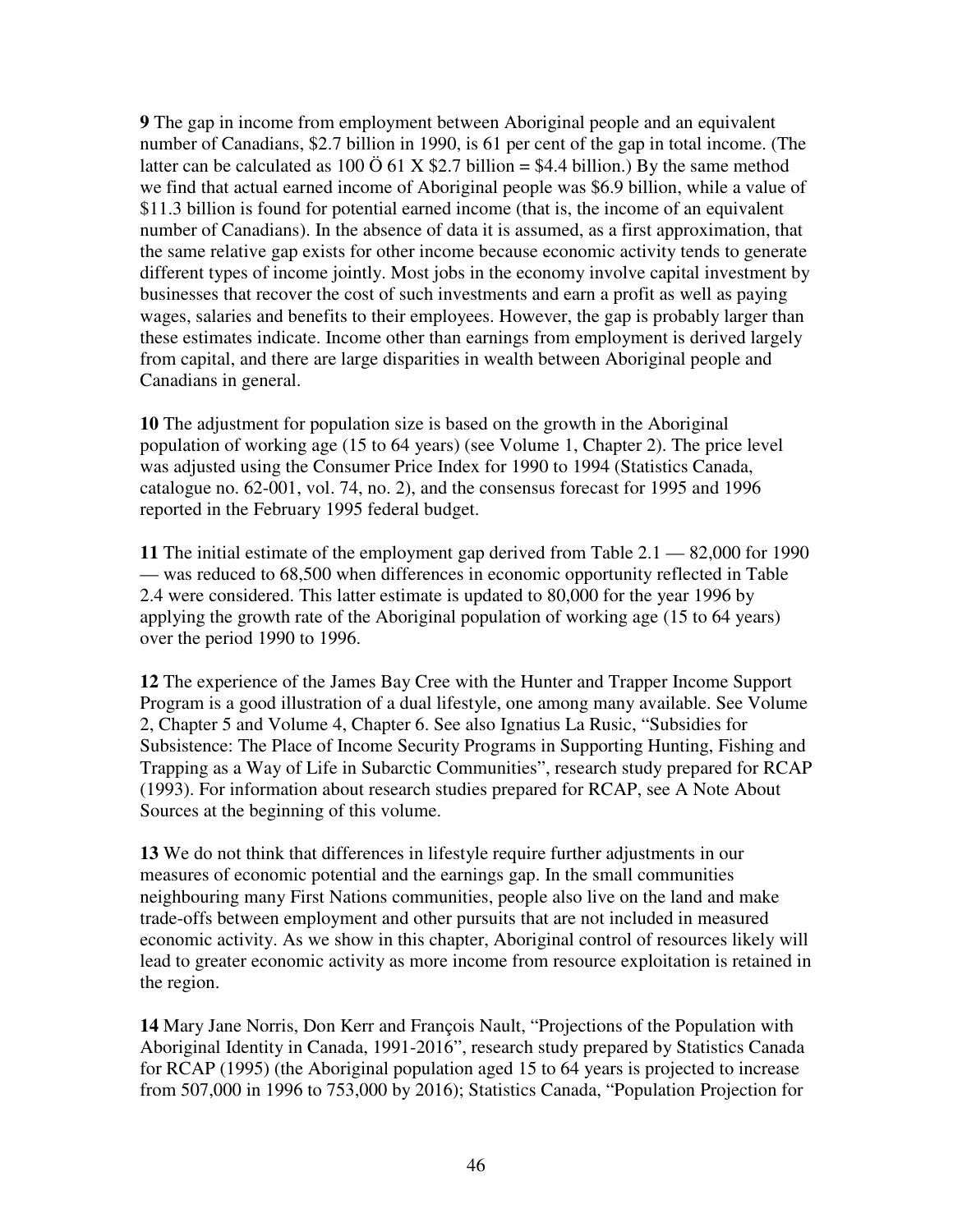Canada, Provinces and Territories, 1993-2016", catalogue no. 91-520; and Statistics Canada, "Revised Intercensal Population and Family Estimates, July 1, 1971-1991", catalogue no. 91-537.

**15** Sources for total federal government expenditures: Statistics Canada, "Public Finance Historical Data 1965/66-1991/92", catalogue no. 68-512, and "Public Sector Finance 1994-95", catalogue no. 68-212.

**16** For purposes of these calculations the following population growth rates over the period 1981-1991 were used: for the total Aboriginal population, including Métis and non-status Indian people: 48.5 per cent; for status Indian people and Inuit: 56.4 per cent; and for Inuit as well as status Indian people on-reserve and Crown land: 34.1 per cent. These rates are based on data from the APS and the Indian Register. The sharp increases in the growth rate for status Indian people reflects registrations under Bill C-31. The population of Canada increased by 12.9 per cent over the same decade.

**17** Statistics Canada, "Public Sector Finance 1994-1995", catalogue no. 68-212.

**18** Expenditures here are based on 740,00 persons who self-identified as Aboriginal, as measured by the Aboriginal peoples survey (APS), and after adjustment for underreporting and updating to 1992. Federal and provincial programs directed to Aboriginal people generally take as clients those who self-identify. In calculations of the Aboriginal share of general programs for this chapter we used the identity population. When the number of status Indian people is taken from the Indian Register instead of the APS and adjusted for persons living abroad and other factors, the number of Aboriginal persons in 1992 is 787,000. Using this latter population estimate, and adjusting expenditures on general programs as appropriate, spending on Aboriginal people was estimated to be \$14,900 per Aboriginal person in 1992-93, or 49 per cent higher than government per capita expenditures for Canadians in general.

**19** The higher cost of delivering government services in small, remote and northern communities is reflected in expenditures for targeted programs but was not taken into account in calculating the Aboriginal share of general programs. As the amounts in Table 2.8 indicate, this cost factor may be significant for the federal government and Ontario and Quebec, but not for other provinces. The expenditures of territorial governments, as estimated and presented in Table 2.8, reflect the high cost of programs and services in the north.

**20** Of the three factors affecting government expenditures, specific expenditures for First Nations and Inuit and differences in levels of service use play a significant role in differences in the level of government expenditures. The third factor, cost of service delivery, contributes to the difference in the level of expenditures in many areas of program delivery; it may also contribute to the unexplained residual of \$0.4 billion.

**21** DIAND, Basic Departmental Data — 1994, Tables 1 and 25.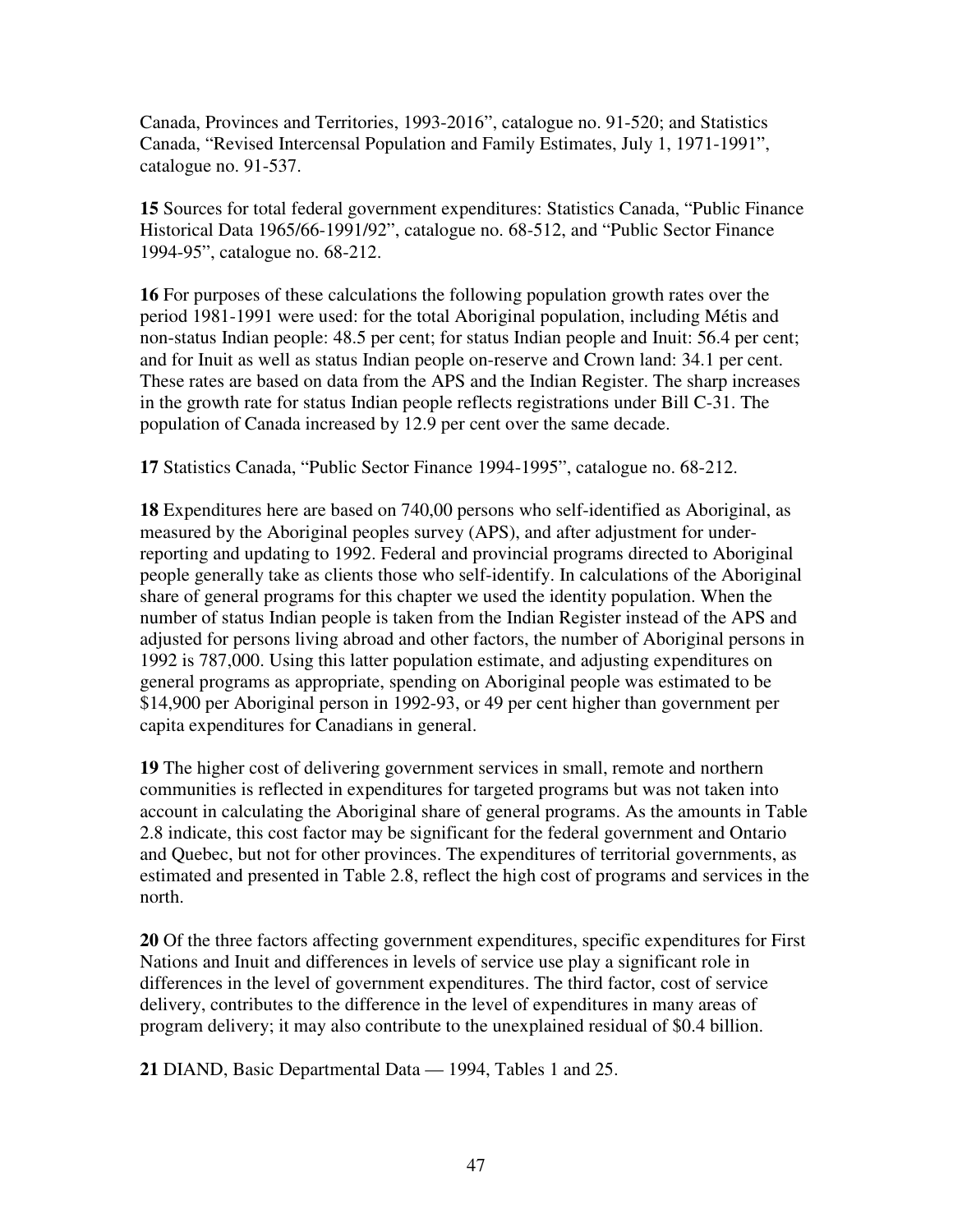**22** Allan Moscovitch and Andrew Webster, "Social Assistance and Aboriginal People: A Discussion Paper", research study prepared for RCAP (1995).

**23** The present brief discussion focuses on changes in health over time and is based on T. Kue Young, "Measuring the Health Status of Canada's Aboriginal Population: A Statistical Review and Methodological Commentary", research study prepared for RCAP (1994).

**24** These matters are examined in RCAP, *Bridging the Cultural Divide*: A Report on Aboriginal People and Criminal Justice in Canada (Ottawa: Supply and Services, 1996). Chapter 2 of that report deals with Aboriginal over-representation in Canadian prisons and provides some data for Saskatchewan, Manitoba and the Northwest Territories.

**25** To obtain a current estimate for the same period as the cost of forgone production, government expenditures on financial assistance and remedial programs for Aboriginal people were updated to the calendar year 1996 with information from the 1995-96 federal budget and estimates (see Table 2.7), including a projected three per cent increase in DIAND expenditures in 1996-97. It was assumed that provincial and territorial expenditures on Aboriginal people increased by four per cent between 1992-93 and 1996, reflecting a more rapid growth rate of the Aboriginal population within a constant overall level of expenditures. Excess expenditures were assumed to be constant as a share of expenditures for each of the five program areas.

**26** The cost of excess expenditures and forgone production can be added together because both measure a loss of collective well-being in Canada. The cost of forgone output refers to under-utilization of the productive potential of Aboriginal people. The cost of excess government expenditures on remedial programs refers to a misallocation of other productive resources. Removing the former cost will result in higher employment and production in the Canadian economy. Eliminating the latter cost does not lead to more jobs and a higher GDP, but the people now delivering remedial services can be redeployed to produce goods and services not available at present. This would result in an increase in valuable output.

Naturally, the economic potential of Aboriginal people and redeployment of a segment of public services will not be realized overnight, but such progress is realistic within a time frame measured in decades. In Chapter 4 of this volume, we suggest a schedule for implementing the recommendations of this report. Given the structural changes taking place continuously in the economy, as new products and technologies are introduced and the needs and preferences of the population change, these two shifts would not be extraordinarily large.

**27** These potential revenues of federal, provincial and territorial and local governments are calculated by applying the share of government revenues in total income or GDP (41 per cent in 1993-94) to the income gain of Aboriginal people, with an adjustment for the tax exemption. The majority of Aboriginal people pay taxes in the same way as other Canadians. A tax exemption applies to "the personal property of an Indian or band